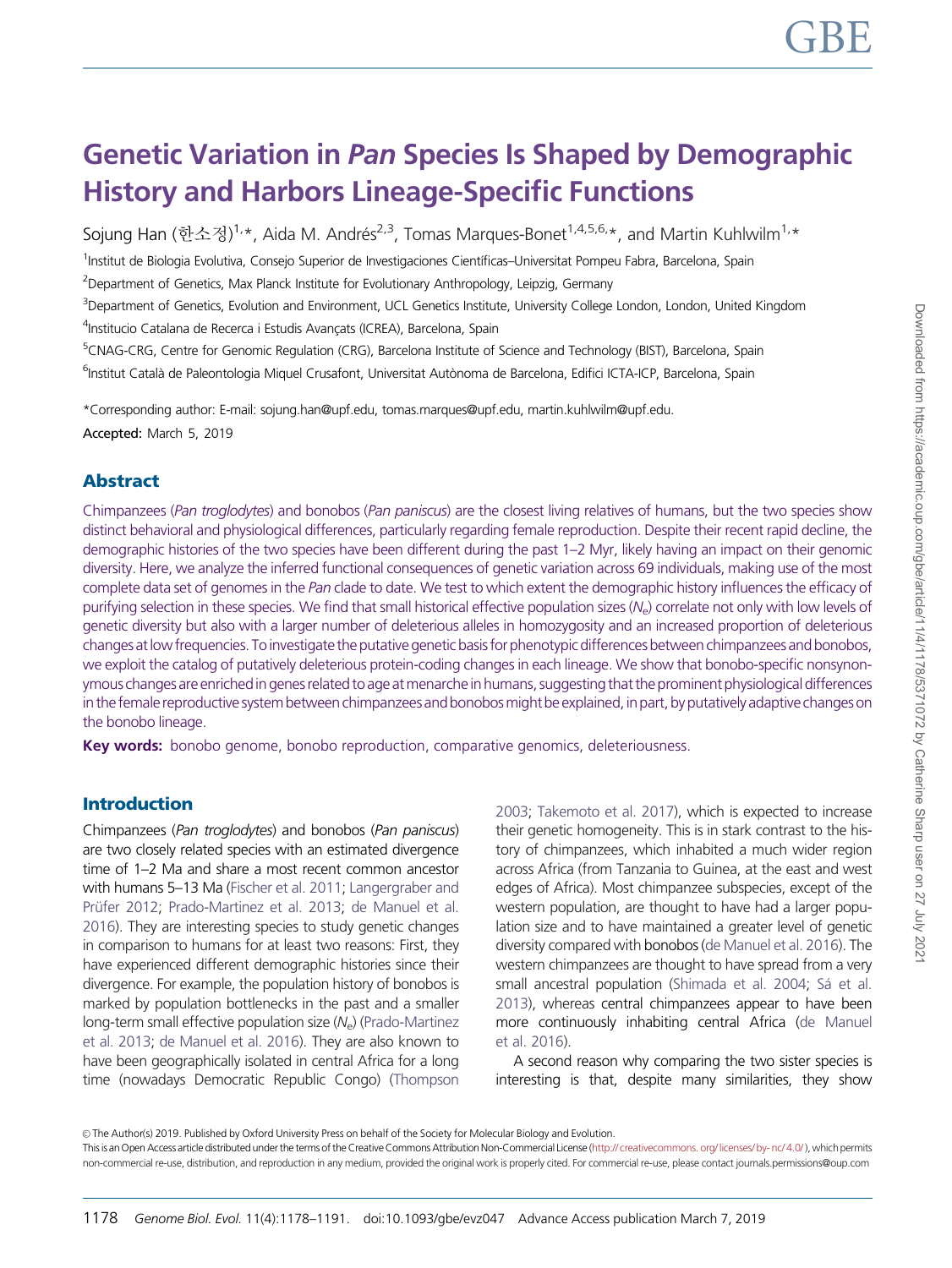recognizable phenotypic differences likely due to genetic differences. One of their most distinct differences is that bonobos, but not chimpanzees, have a prolonged maximal sexual swelling, where females appear to be estrous even when they are not ovulating (e.g., during lactating period; [Thompson-](#page-13-0)[Handler et al. 1984;](#page-13-0) [Furuichi 1987](#page-11-0)). Maximal or exaggerated sexual swellings in the perineal part around their ovulation period is a distinct feature of the Pan clade among the great apes ([Nunn 1999\)](#page-12-0), but bonobos are different from chimpanzees in that they present it even when they are not ovulating, and more often than female chimpanzees do. This phenotype is likely to have a physiological mechanism, and indeed at the physiological level, measuring urinary testosterone hormonal levels, it has been shown that female bonobos are on average 3 years younger than their chimpanzee counterparts when they experience the onset of puberty, which is an important clue for their differential sexual development ([Behringer et al.](#page-11-0) [2014](#page-11-0)). It has been suggested that these differences are a source of different social dynamics between bonobos and chimpanzees. Chimpanzees show a clear hierarchy and frequent violence among males, whereas bonobos show more egalitarian interactions ([Nishida 1983](#page-12-0); [Goodall 1986](#page-11-0); [Furuichi](#page-11-0) [1987](#page-11-0); [Idani 1990\)](#page-12-0), frequent female–female sexual interactions [\(Kuroda 1980\)](#page-12-0) and high female social status [\(Furuichi](#page-11-0) [1987](#page-11-0)), compared with female chimpanzees. Prolonged maximal sexual swellings in bonobos have been suggested as a mechanism to explain the egalitarian and peaceful social dynamics in bonobos, first by lowering the operational sex ratio (the temporal ratio of adult males to estrous females in the group; [Randall Parish 1994](#page-12-0); [Furuichi 2011](#page-11-0)) and second by strengthening female–female sexual interactions (females are more attracted to other females that show sexual swellings, which builds female affiliative relationships and a strong social stance in a male-philopatric society; [Ryu et al. 2015](#page-12-0)). Considering that the high social status of bonobo females is also viewed as a driving force of selection on nonaggressive males ([Hare et al. 2012\)](#page-11-0), the prolonged sexual swelling can be considered a key aspect of bonobo-specific evolutionary features. Here, we investigate the genetic differences between these species, as they are likely to they underlie their physiological differences. We use derived alleles in each lineage, which are the obvious candidate changes for such lineagespecific traits, particularly nonsynonymous changes and other genetic changes with potential functional impact.

Bonobos have a smaller  $N_e$  (11,900–23,800) than central chimpanzees (24,400–48,700). However, chimpanzee subspecies differ substantially, with the  $N_e$  of central chimpanzees being about four times larger than that of western chimpanzees (9,800–19,500) ([Prado-Martinez et al. 2013\)](#page-12-0) (summarized in [supplementary table S2](https://academic.oup.com/gbe/article-lookup/doi/10.1093/gbe/evz047#supplementary-data), [Supplementary Material](https://academic.oup.com/gbe/article-lookup/doi/10.1093/gbe/evz047#supplementary-data) online). Whether different demographic histories influence the efficacy of purifying selection in populations has been a debated topic in the field of population genomics. Many studies have shown that in human populations with small  $N_e$  and with population bottlenecks, genetic diversity is lower (the number of heterozygous genotypes per individual; [Lohmueller et al. 2008;](#page-12-0) [Kidd et al. 2012](#page-12-0); [Torkamani et al.](#page-13-0) [2012;](#page-13-0) [Hodgkinson et al. 2013\)](#page-11-0), whereas the rate of random fixation of derived alleles is higher (the proportion of fixed substitutions and number of homozygous derived alleles per individual; [Lohmueller et al. 2008;](#page-12-0) [Kidd et al. 2012](#page-12-0); [Torkamani et al. 2012\)](#page-13-0) than in populations that have maintained a larger  $N<sub>e</sub>$ . These patterns are generally explained by the effects of random genetic drift, in the framework of the neutral theory ([Kimura 1968](#page-12-0)), which assumes most genetic variation to be neutral or nearly neutral [\(Ohta 1972, 1973\)](#page-12-0). In order to assess the efficacy of purifying selection, it is crucial to consider the proportion of deleterious changes, particularly at high frequencies within the population. It has been inferred that almost half of all nonsynonymous single nucleotide changes (SNCs) in a single genome are deleterious [\(Subramanian and Lambert 2012\)](#page-12-0). Such deleterious allele changes are, for example, predicted to alter protein function, which is typically strongly conserved across species, or are associated with an increased risk of disease; hence, they are proposed to be under purifying selection that reduces their probability of fixation in the population ([Jukes and Kimura](#page-12-0) [1984\)](#page-12-0). Slightly deleterious changes are particularly interesting because they are relatively well tolerated, appear as polymorphisms ([Henn et al. 2016\)](#page-11-0), and thus could be informative about the effects of purifying selection. We expect a larger proportion of slightly deleterious SNCs at high frequencies in a population with relaxed purifying selection pressure than in one with more efficient purifying selection, in agreement with the nearly neutral theory ([Ohta 1972, 1973\)](#page-12-0). This hypothesis has been tested in different species, including archaic and modern humans [\(Lohmueller et al. 2008](#page-12-0); [Castellano et al.](#page-11-0) [2014\)](#page-11-0), dogs ([Marsden et al. 2016](#page-12-0)), and rice populations ([Liu](#page-12-0) [et al. 2017\)](#page-12-0). Several studies have also analyzed the efficacy of purifying selection in the Pan clade: Using the exomes of central, eastern and western chimpanzees, [Bataillon et al. \(2015\)](#page-11-0) showed that the efficacy of natural selection correlates with past  $N_e$ , in agreement with [Cagan et al. \(2016\),](#page-11-0) where lineage-specific selection signatures from all the great ape genomes led to the same conclusion. On the other hand, de Valles-Ibáñez et al. (2016) interpreted data of various great ape species, including the very similar eastern and Nigerian–Cameroon chimpanzees [\(Prado-Martinez et al.](#page-12-0) [2013\)](#page-12-0), that the load of loss-of-function (LoF) mutations, which probably have severe consequences, are not influenced by the demographic history. However, given the differences in demographic history across chimpanzee subspecies, it seems important to include all four recognized subspecies, particularly the central and western chimpanzee populations, which had the largest and the smallest  $N_{e}$ , respectively ([Prado-](#page-12-0)[Martinez et al. 2013](#page-12-0)). Bonobos in turn experienced population bottlenecks and are believed to have maintained a small  $N_e$  since their split from chimpanzees [\(Prado-Martinez et al.](#page-12-0)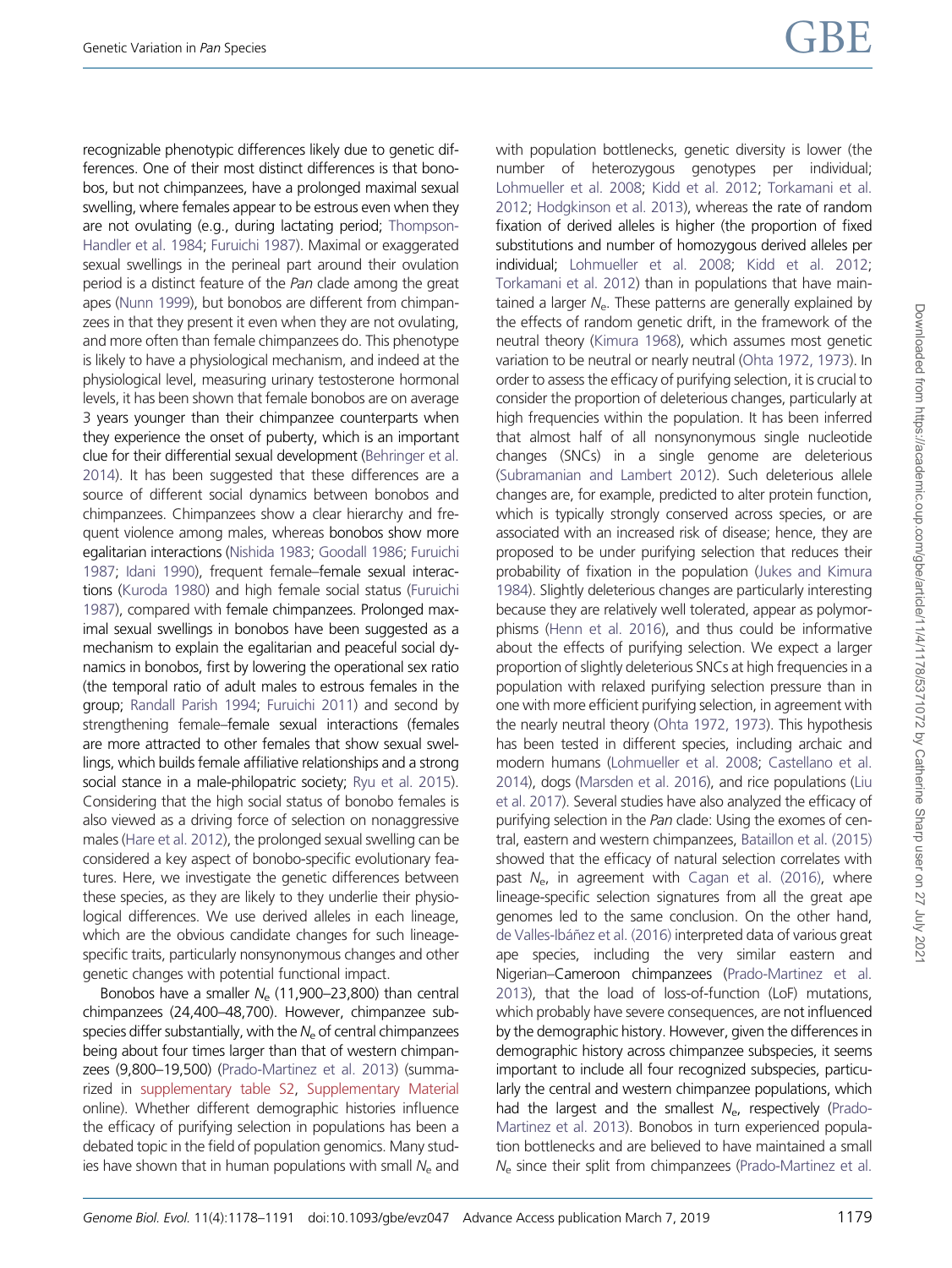[2013](#page-12-0)). Comparing the mutational load in all the chimpanzee lineages and bonobos together based on their well-known demographic history, which has not yet been studied, would provide us with a comprehensive picture on the interplay between purifying selection and the demographic history.

In this study, we examine 59 chimpanzee and 10 bonobo genomes [\(de Manuel et al. 2016\)](#page-11-0) to investigate the accumulation of putatively deleterious derived alleles, with the goal of testing how their demographic histories have shaped the distribution of such alleles. We analyze changes in the bonobo and chimpanzee lineages, assessing the enrichment of genes associated with different phenotypic traits using human a GWAS database. We interpret an enrichment in genes related to these traits as indication of a genetic basis for lineagespecific differences between the two Pan species.

## Materials and Methods

#### Data Preparation

Chimpanzee and bonobo genomes used in this study were generated in previous studies [\(Prado-Martinez et al. 2013;](#page-12-0) [de](#page-11-0) [Manuel et al. 2016](#page-11-0)). The data consist of 59 chimpanzee and 10 bonobo genomes sequenced to high coverage, including four chimpanzee populations: 18 central, 20 eastern, 10 Nigerian–Cameroon, and 11 western chimpanzees [\(supple](https://academic.oup.com/gbe/article-lookup/doi/10.1093/gbe/evz047#supplementary-data)[mentary fig. S1](https://academic.oup.com/gbe/article-lookup/doi/10.1093/gbe/evz047#supplementary-data) and [table S1,](https://academic.oup.com/gbe/article-lookup/doi/10.1093/gbe/evz047#supplementary-data) [Supplementary Material](https://academic.oup.com/gbe/article-lookup/doi/10.1093/gbe/evz047#supplementary-data) online). All genomes were mapped to the human genome assembly hg19 (ENSEMBL GRCh37.75), and previously published genotype calls for SNCs—variable sites across all the genomes of the Pan populations—in mappable regions on the autosomes were used [\(de Manuel et al. 2016](#page-11-0)). We applied the ENCODE 20mer uniqueness filter and required all the heterozygous loci to be allele balanced, with ratios of the raw reads between 0.25 and 0.75, in order to exclude sites with potential biases or contamination. Across 69 individuals, the initial VCF file contained 36,299,697 loci in total. After applying all filters, we used 33,946,246 loci where at least one individual shows a reliable genotype, whereas only 5,795,261 loci have information for all 69 individuals. For the analysis with eight individuals per population at highest quality, we exclude samples which could have had a small percentage of human contamination. To do so, we counted positions where all Pan individuals carried an allele different from the human reference allele in homozygous state, with the exception of one single sequencing read in one individual. For the same individual, we required at least five sequencing reads to match the derived allele in other Pan individuals to assign the single human-like sequencing read as contamination. We then selected individuals with fewer than 10,000 such observations across the entire genome, choosing those individuals with the highest coverage [\(supplementary table S1,](https://academic.oup.com/gbe/article-lookup/doi/10.1093/gbe/evz047#supplementary-data) [Supplementary Material](https://academic.oup.com/gbe/article-lookup/doi/10.1093/gbe/evz047#supplementary-data) online). For these analyses, we only considered sites where high-quality genotypes were available for all individuals.

Furthermore, where stated, a subset of ten central chimpanzees for a fair comparison with bonobos was used ([supple](https://academic.oup.com/gbe/article-lookup/doi/10.1093/gbe/evz047#supplementary-data)[mentary table S1,](https://academic.oup.com/gbe/article-lookup/doi/10.1093/gbe/evz047#supplementary-data) [Supplementary Material](https://academic.oup.com/gbe/article-lookup/doi/10.1093/gbe/evz047#supplementary-data) online). In the analysis of GWAS-associated genes described below, a more permissive population-wise filtering was applied, using sites at which at least 50% of individuals in each species (chimpanzee and bonobo) pass the above filters, and one of the lineages carries the derived allele at more than 90% frequency, whereas the other population carries less than 10% of the derived allele. Population-wise frequencies were calculated as proportions of the observed counts.

The functional effects for each SNC were inferred using the ENSEMBL Variant Effect Predictor v83 ([McLaren et al. 2016](#page-12-0)) on all segregating sites across the 69 individuals. Nonsynonymous and synonymous SNCs were used as defined by Variant Effect Predictor, and the following functional categories were retrieved from the ENSEMBL annotation: 5' UTR. 3' UTR, regulatory elements, splice sites, transcription factor binding sites, upstream variants, and downstream variants. Each variant can carry multiple annotations, and all annotation categories are treated separately in the subsequent analyses. In rare cases where a variant overlaps with multiple genes, both genes would be associated with that variant. Genomic regions and positions were analyzed using R/ Bioconductor ([Huber et al. 2015](#page-12-0)) and the packages biomaRt [\(Durinck et al. 2005\)](#page-11-0) and GenomicRanges [\(Lawrence et al.](#page-12-0) [2013\)](#page-12-0). This catalog of variation and functional inference in Pan species is available online at Figshare (http://doi.org/ 10.6084/m9.figshare.7855850).

## **Terminology**

''Derived change'' refers to the allele state different from the reference allele state. In this study, the human genome was used as reference, and because it is an outgroup to the Pan clade it represents closely the ancestral state at Pan-specific mutations. ''Ancestral state'' refers to the allele state same as the human reference allele state. ''Lineage-specific derived changes'' refers to the derived changes fixed or almost fixed  $(>=90\%)$  in one lineage (either chimpanzee or bonobo), where the other lineage appears fixed or almost fixed for the ancestral state (<10% derived). Doing so, we avoid neglecting actual fixed sites which appear not fixed due to sequencing errors and include sites which are influenced by gene flow between populations.

## **Simulations**

We used the forward-simulator SFS\_CODE ([Hernandez](#page-11-0) [2008\)](#page-11-0), in order generate three populations diverging from one source population, following the demographic parameters of bonobos, central and western chimpanzees, which we find most relevant in interpreting our observation in relationship of the demographic history and the mutational load. We have generated 8 individuals per population of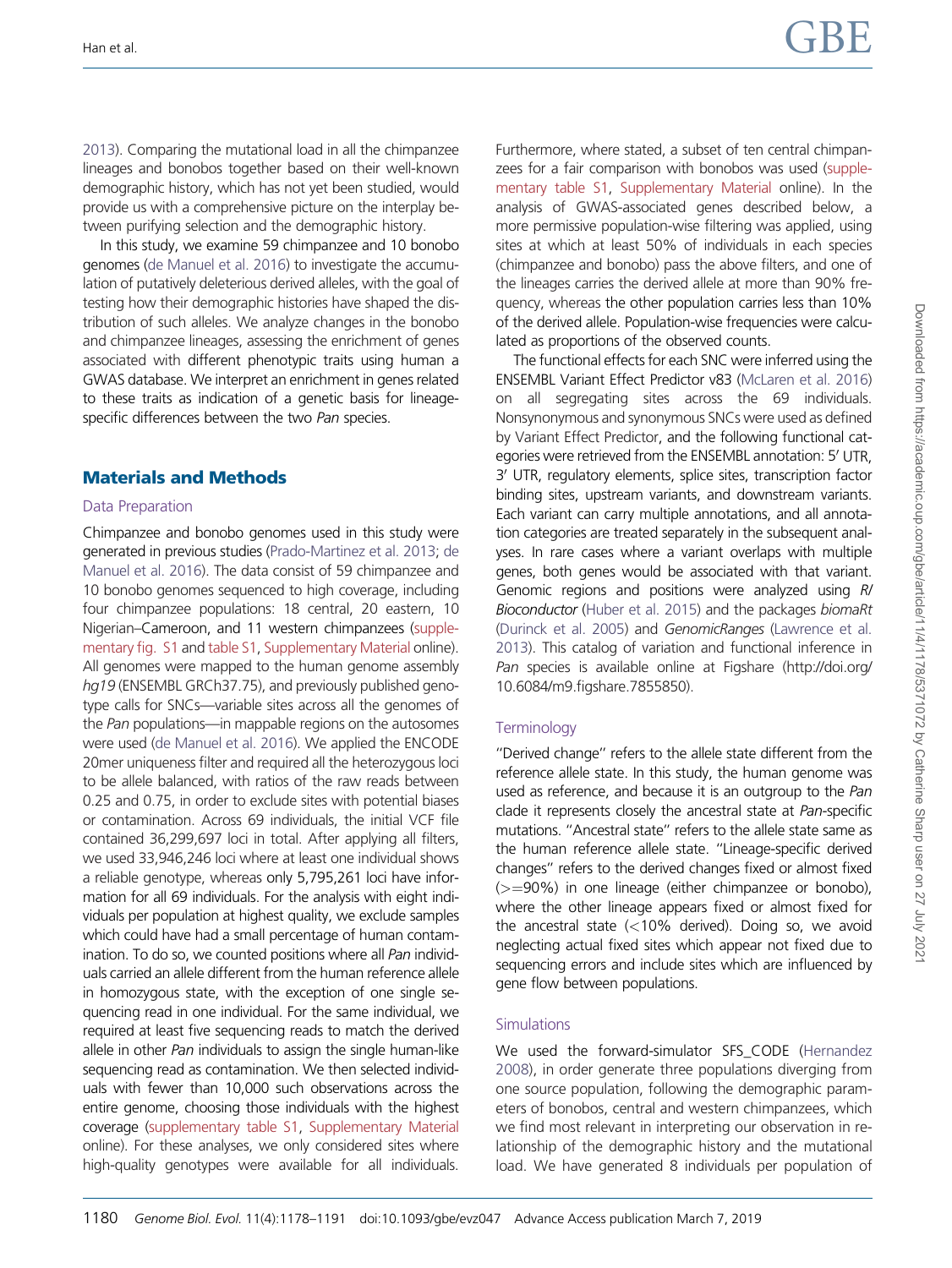bonobos, central and western chimpanzees, for one locus of 10,000 base pair length in 200 iterations. We used the simplified  $N_e$  in [Prado-Martinez et al. \(2013\),](#page-12-0) with a divergence of 40,000 generations between chimpanzees and bonobos, and 28,000 generations between central and western chimpanzees. We simulated neutral fragments (sfs\_code 3 1 -TS 0 0 1 -Td 0 P 0 10 -Td 0 P 1 22 -TS 28 1 2 -Td 28 P 1 2.7 -Td 28 P 2 0.45 -TE 40 -W 0 -L 1 10000 -n 8 -a N –theta 0.001 –rho 0.001) and fragments under purifying selection with a gamma of 0.17 for 70% of the sites [\(Bataillon et al. 2015\)](#page-11-0) (sfs\_code 3 1 -TS 0 0 1 -Td 0 P 0 10 -Td 0 P 1 22 -TS 28 1 2 -Td 28 P 1 2.7 -Td 28 P 2 0.45 -TE 40 -W 1 0.17 0 0.7 -L 1 10000 -n 8 -a C –theta 0.001 –rho 0.001).

## Deleteriousness Assessment

We used the following methods to assess deleteriousness: Grantham score, C-score, GWAVA, SIFT, PolyPhen-2, and Genomic Evolutionary Rate Profiling (GERP) score. We did so in order to avoid a bias coming from a particular method and ensure that our results are robust to the method, some based on conservation across different taxa, others on physicochemical property or known consequences of the variants. More specifically, the Grantham score [\(Grantham](#page-11-0) [1974;](#page-11-0) [Li et al. 1984\)](#page-12-0) represents only the physical/chemical properties of amino acid changes. A custom cutoff 150 (>150) was used to determine deleterious/radical changes. The C-score ([Kircher et al. 2014\)](#page-12-0) measures deleteriousness on a genome-wide scale for both coding and noncoding variants, integrating a variety of known functional information. A cutoff of 10 was used to select the top 10% most deleterious changes. GWAVA [\(Ritchie et al. 2014\)](#page-12-0) predicts the functional impact of genetic variants, based on genome-wide properties. A custom cutoff at  $0.5$  ( $>0.5$ ) was used to select potentially functional changes. SIFT ([Kumar et al. 2009](#page-12-0)) predicts the deleteriousness of amino acid changes, based on the degree of conservation inferred from sequence alignments. All changes diagnosed as ''deleterious'' was analyzed. PolyPhen-2 (Polymorphism Phenotyping v2) ([Adzhubei et al. 2010](#page-11-0)) predicts the possible impact of amino acid changes on the structure and function using both physical property and multiple sequence alignments. All changes diagnosed as ''probably\_damaging'' were analyzed. Finally, GERP scores ([Davydov et al. 2010\)](#page-11-0) compare, based on multiple alignments, the number of observed substitutions to the number of hypothetical substitutions given that they are neutral changes. A cutoff of  $4$  ( $>4$ ) was used to select the changes with ''large'' functional consequences. They assume a deficit of observed substitutions as ''Rejected Substitutions,'' a natural measure of constraint on the element. For our analyses, we used precomputed base-wise scores for hg19 ([http:// mendel. stanford. edu/ SidowLab/ downloads/](http://mendel.stanford.edu/SidowLab/downloads/gerp/) [gerp/](http://mendel.stanford.edu/SidowLab/downloads/gerp/); last accessed March 17, 2019). Neutral loci were defined as described in [Gronau et al. \(2011\).](#page-11-0)

# Analysis of Nonsynonymous Lineage-Specific SNCs

We used the software FUNC (Prüfer et al. 2007) to determine an enrichment of Gene Ontology terms. We ranked the genes by the number of all lineage-specific nonsynonymous changes, divided by the number of lineage-specific deleterious SNCs. In order to assess whether particular gene categories are enriched for lineage-specific deleterious SNCs in each lineage, we used the Wilcoxon rank test.

In order to formally assess an enrichment of lineagespecific nonsynonymous changes in gene clusters associated with known phenotypic traits in humans, we retrieved genome-wide association data from the NHGRI-EBI GWAS Catalog [\(MacArthur et al. 2017\)](#page-12-0), containing 2,385 associated traits. We analyzed all the associated genes in the data, which have protein-coding SNCs either on the chimpanzee or bonobo lineage, respectively. We used the permissive set of nonsynonymous SNCs (Data Preparation). For each trait from each study (''Disease trait''), we counted the number of nonsynonymous SNCs on each lineage, and performed a contingency table significance test (G-test) against the total number of nonsynonymous SNCs, compared with the total number of genes associated with the trait and the total number of protein-coding genes. This test determines an enrichment of this trait considering the number of protein-coding changes. We also performed a G-test between the total numbers of all nonsynonymous SNCs on each lineage compared with the numbers of nonsynonymous SNCs on each lineage falling in genes associated with the trait, in order to determine whether or not the difference between the two species is significant. In both cases, a P value cutoff of 0.1 was applied. These cutoffs are permissive, considering that the data rely on independent studies on different cohorts, with high significance cutoffs within each study. This also results in a large number of tests with 0 observation counts. Finally, we performed an empirical enrichment test, by creating 500 random sets of genes with similar length as the genes associated with each trait ( $\pm$ 10% of the length of each gene), and counting the number of lineage-specific nonsynonymous SNCs in each random set. Here, we require 90% of random sets to contain fewer nonsynonymous SNCs in a given lineage than the real set of associated genes, to determine a trait significant. We note that this test is analogous to a false discovery rate, because it empirically determines how often we would expect GWAS loci to fall in the genes of interest. Performing the same analysis on a randomly drawn set of genes did not show an enrichment of any GWAS trait, suggesting that no significant enrichment is expected after applying these three tests. Finally, we filter for traits with at least 10 associated loci in order to restrict the analysis to multigenic traits, and we report only significant traits where at least three genes carry nonsynonymous SNCs.

We screened the genes which have lineage-specific nonsynonymous SNCs at high frequency, and confirmed their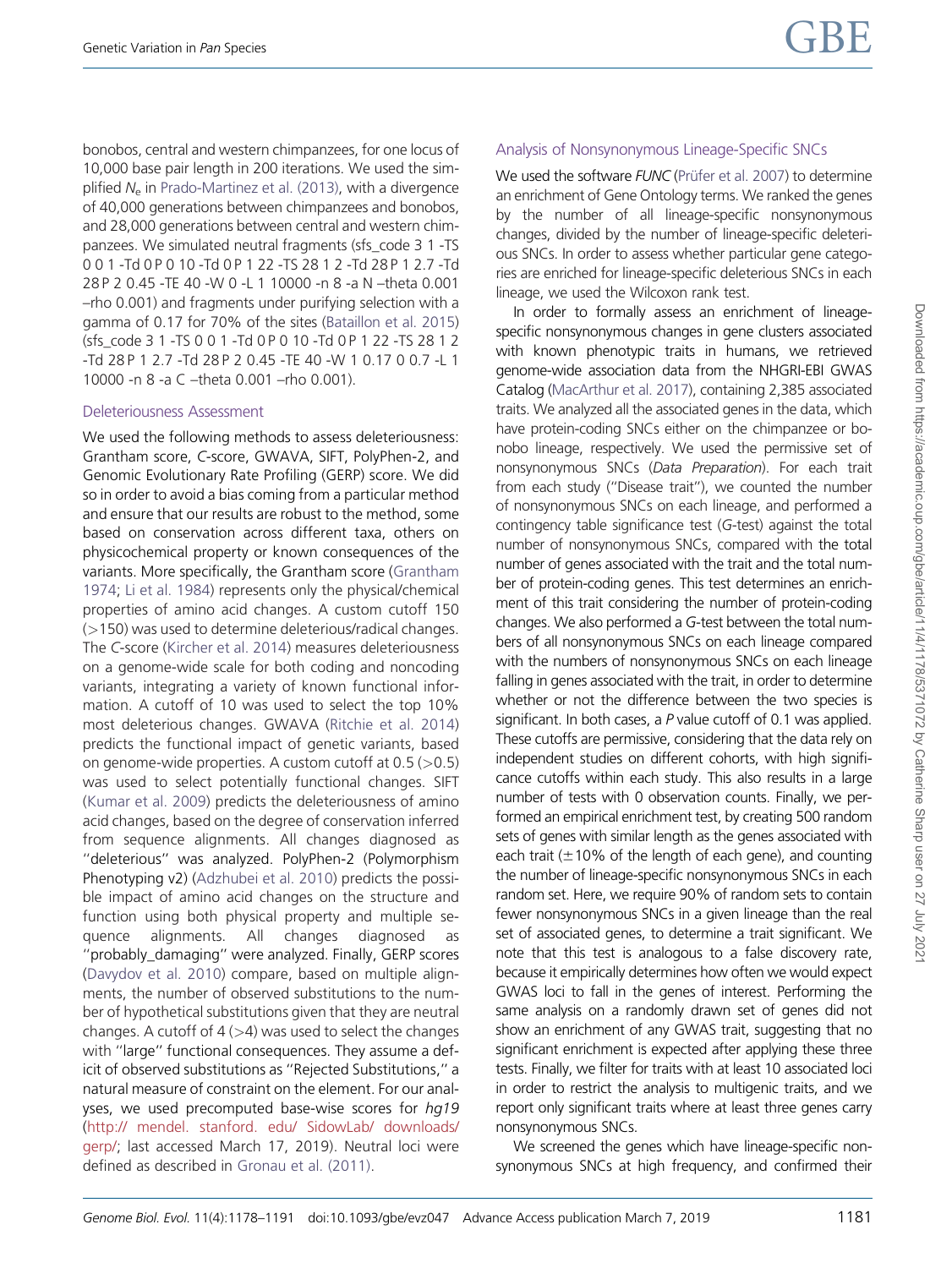<span id="page-4-0"></span>Han et al.  $\begin{array}{c}\n\text{GBE}\n\end{array}$ 

expression in chimpanzees and bonobos, using the data set from [Brawand et al. \(2011\)](#page-11-0). The RNA sequencing data were mapped to the human genome assembly hg19 using tophat2 [\(Kim et al. 2013\)](#page-12-0), and gene expression was estimated with samtools [\(Li et al. 2009\)](#page-12-0) and htseq-count ([Anders et al. 2015](#page-11-0)), which measures the total count of fragments falling in each gene. Genes were defined as expressed when either lineage showed a log 2-normalized expression value larger than 3 (more than two fragments mapped to the whole gene).

## **Results**

#### Neutrality Index in Populations

Previous studies have shown that the historical  $N_e$  has been lowest in western chimpanzees and highest in central chimpanzees [\(Won and Hey 2005](#page-13-0); [Prado-Martinez et al. 2013;](#page-12-0) [de](#page-11-0) [Manuel et al. 2016;](#page-11-0) [Kuhlwilm et al. 2016](#page-12-0)) [\(supplementary](https://academic.oup.com/gbe/article-lookup/doi/10.1093/gbe/evz047#supplementary-data) [table S2,](https://academic.oup.com/gbe/article-lookup/doi/10.1093/gbe/evz047#supplementary-data) [Supplementary Material](https://academic.oup.com/gbe/article-lookup/doi/10.1093/gbe/evz047#supplementary-data) online). Accordingly, we observe differences in measures like average heterozygosity per base pair across each population, which is indeed highest in central chimpanzees (0.0014) and lowest in western chimpanzees (0.0006) [\(supplementary table S2](https://academic.oup.com/gbe/article-lookup/doi/10.1093/gbe/evz047#supplementary-data), [Supplementary](https://academic.oup.com/gbe/article-lookup/doi/10.1093/gbe/evz047#supplementary-data) [Material](https://academic.oup.com/gbe/article-lookup/doi/10.1093/gbe/evz047#supplementary-data) online). To study the overall impact of these  $N_e$  differences on the efficacy of selection, we used inferred fixed derived (D) and polymorphic (P) nonsynonymous (n) and synonymous (s) alleles in samples of equal size of eight individuals from each population, to calculate a population-wise version of the neutrality index (NI) [\(Rand and Kann 1996](#page-12-0)), which is the ratio of  $P_n/P_s$  and  $D_n/D_s$ . The NI quantifies the direction and degree of natural selection, based on the assumption that synonymous substitutions are neutral. In the classical NI, a value  $>1$  indicates an excess of nonsynonymous polymorphism over fixed derived sites, implying negative selection, whereas a value  $<$  1 indicates an excess of fixed nonsynonymous alleles and may imply positive selection. We find that the NI across autosomes in western chimpanzees (1.51) is higher than in the other chimpanzee subspecies (1.19–1.28), caused by an excess of nonsynonymous over synonymous polymorphisms (fig. 1A and [supplementary table S3,](https://academic.oup.com/gbe/article-lookup/doi/10.1093/gbe/evz047#supplementary-data) [Supplementary Material](https://academic.oup.com/gbe/article-lookup/doi/10.1093/gbe/evz047#supplementary-data) online). This could be explained by reduced efficacy of purifying selection in this population as the result of a low  $N_e$  [\(Eyre-Walker 2006](#page-11-0)) that allows slightly deleterious alleles to accumulate as polymorphisms in the population. The direction of selection (DoS) is another statistic that uses  $P_{\text{n}}$ ,  $P_{\text{s}}$ ,  $D_{\text{n}}$ , and  $D_{\text{s}}$  to quantify the accumulation of slightly deleterious mutations as a measure of reduced efficacy of purifying selection [\(Stoletzki and Eyre-Walker 2011](#page-12-0)). Here, when calculating the DoS, we observe the lowest value for western chimpanzees  $(-0.1)$  and the highest for central  $chimpanzees$  ( $-0.04$ ) (fig. 1B and [supplementary table S2,](https://academic.oup.com/gbe/article-lookup/doi/10.1093/gbe/evz047#supplementary-data) [Supplementary Material](https://academic.oup.com/gbe/article-lookup/doi/10.1093/gbe/evz047#supplementary-data) online), which suggests that positive selection is not abundant in these populations (no positive values) and that a larger proportion of deleterious sites is



FIG. 1.-Patterns of functional and neutral alleles. (A) Neutrality index in the five populations, with 95% confidence intervals across 22 chromosomes. (B) Direction of selection-test in the five populations, with 95% confidence intervals across 22 chromosomes. (C) Genome-wide ratio of functional to neutral polymorphism  $(P_{\text{fund}}/P_{\text{neut}})$  in different functional categories, for western chimpanzees, bonobos, and the average of three nonwestern chimpanzee populations; with 95% confidence intervals across 22 chromosomes.

segregating in western chimpanzees compared with central chimpanzees (more negative value). In bonobos, the NI is higher (and DoS smaller) than in all nonwestern chimpanzees, suggesting a stronger accumulation of slightly deleterious alleles. When calculating the NI per gene, as in previous studies ([Rand and Kann 1996](#page-12-0)), this pattern is confirmed ([supple](https://academic.oup.com/gbe/article-lookup/doi/10.1093/gbe/evz047#supplementary-data)[mentary table S2,](https://academic.oup.com/gbe/article-lookup/doi/10.1093/gbe/evz047#supplementary-data) [Supplementary Material](https://academic.oup.com/gbe/article-lookup/doi/10.1093/gbe/evz047#supplementary-data) online). However, we caution that only 131 genes carry a sufficient number of informative sites in these populations. The excess of potentially deleterious polymorphism in western chimpanzees is not exclusive for protein-coding changes, and it is present also in different categories of noncoding sites in functional elements, such as 5<sup>'</sup> UTRs and the upstream and downstream regions of genes (fig. 1B and [supplementary table S2](https://academic.oup.com/gbe/article-lookup/doi/10.1093/gbe/evz047#supplementary-data), [Supplementary](https://academic.oup.com/gbe/article-lookup/doi/10.1093/gbe/evz047#supplementary-data) [Material](https://academic.oup.com/gbe/article-lookup/doi/10.1093/gbe/evz047#supplementary-data) online). This suggests that, also in noncoding loci,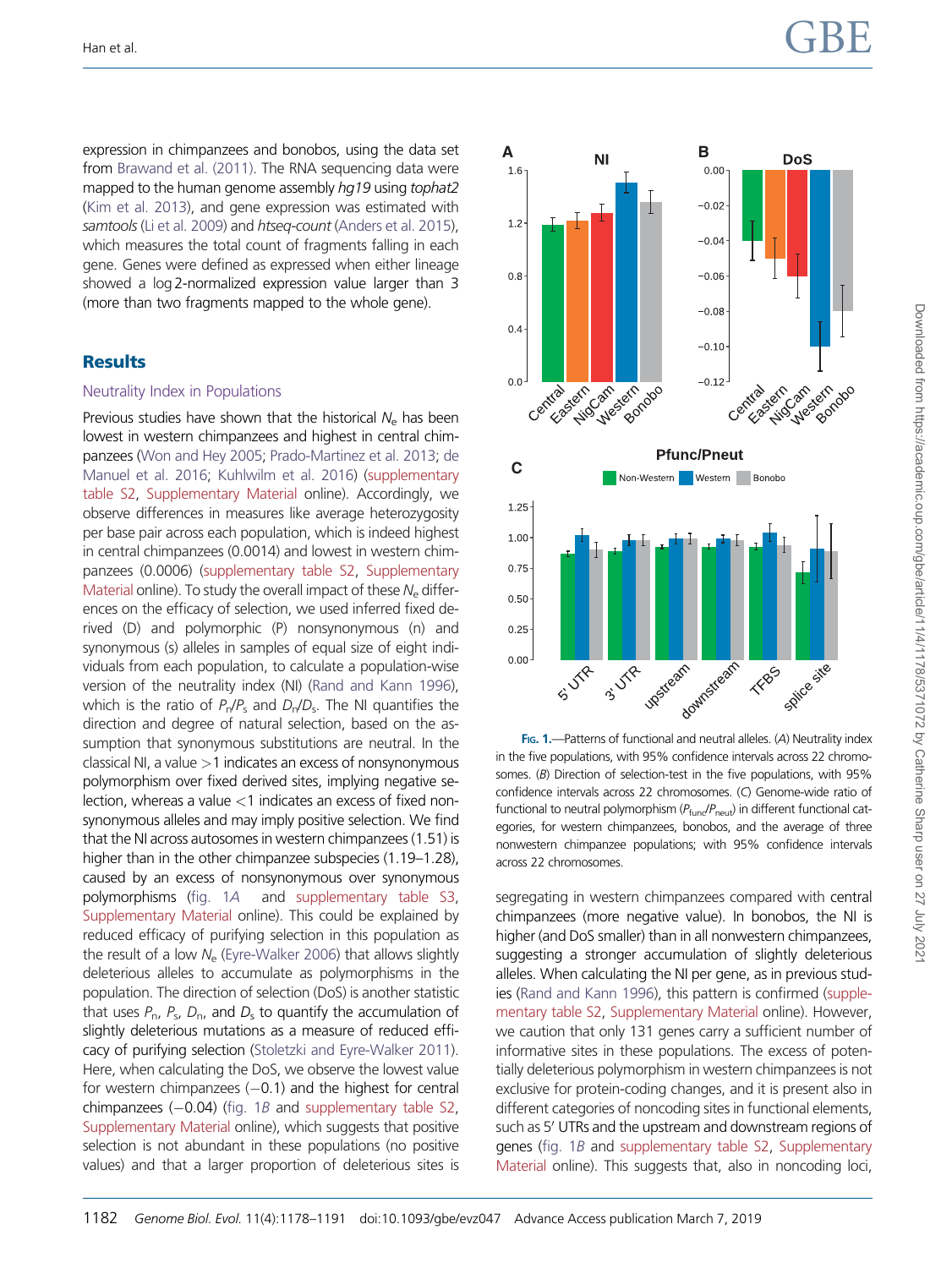<span id="page-5-0"></span>

FIG. 2.—Ratio of site frequency spectra (SFS) of deleterious-to-neutral derived alleles. Relative proportion of deleterious derived allele frequencies in each population, defined by GERP [\(Davydov et al., 2010](#page-11-0)) and POLYPHEN-2 ([Adzhubei et al. 2010](#page-11-0)), respectively, compared with derived allele frequencies in neutral genomic regions, defined by [Gronau et al. \(2011\)](#page-11-0). For comparison, eight individuals from each population were selected.

the efficacy of purifying selection was lowest in populations with smaller historical  $N_{e}$ .

## Distributions of Deleterious Changes

We analyzed the population-wise ratio of deleterious-toneutral derived alleles across the site frequency spectrum (SFS) (fig. 2), using eight individuals from each population. Deleterious alleles in figure 2 were defined each by GERP [\(Davydov et al. 2010\)](#page-11-0) and PolyPhen-2 [\(Adzhubei et al.](#page-11-0) [2010](#page-11-0)), which represents genome-wide and protein-coding predictions, respectively. We have used four other methods for diagnosis of deleteriousness of allele changes, in order to assess robustness of the methods. We note that phylogenybased approaches, such as C-score and GERP scores, may have a bias in western chimpanzees, because this subspecies was used for the reference chimpanzee genome. Methods based on protein sequence and structure, such as SIFT and PolyPhen-2, could avoid such a bias. The Grantham score, on the other hand, measures only the chemico-physical changes of amino acids and might be the most conservative non phylogeny-based approach. We generally observe a much higher proportion of deleterious derived alleles at high frequencies in bonobos than chimpanzees (fig. 2 and [supple](https://academic.oup.com/gbe/article-lookup/doi/10.1093/gbe/evz047#supplementary-data)[mentary fig. S2,](https://academic.oup.com/gbe/article-lookup/doi/10.1093/gbe/evz047#supplementary-data) [Supplementary Material](https://academic.oup.com/gbe/article-lookup/doi/10.1093/gbe/evz047#supplementary-data) online). When stratifying alleles into singletons versus nonsingletons, the deleterious-to-neutral ratio in nonsingletons is highest or second highest in bonobos, except for Grantham scores, compared with chimpanzee populations ([supplementary table S5,](https://academic.oup.com/gbe/article-lookup/doi/10.1093/gbe/evz047#supplementary-data) [Supplementary Material](https://academic.oup.com/gbe/article-lookup/doi/10.1093/gbe/evz047#supplementary-data) online). This suggests that bonobos, which experienced long-term small  $N_e$  and bottlenecks since the split from chimpanzees, have accumulated proportionately more deleterious alleles at high frequencies than chimpanzee populations. At low frequencies, we observe all noncentral chimpanzee populations having higher proportions of deleterious derived alleles, with western chimpanzee being particularly high. These patterns are generally similar using other deleteriousness estimates ([supplementary fig.](https://academic.oup.com/gbe/article-lookup/doi/10.1093/gbe/evz047#supplementary-data) [S2,](https://academic.oup.com/gbe/article-lookup/doi/10.1093/gbe/evz047#supplementary-data) [Supplementary Material](https://academic.oup.com/gbe/article-lookup/doi/10.1093/gbe/evz047#supplementary-data) online). When simulating data based on the demographic history of bonobos, central and western chimpanzees, we also find that proportionately more deleterious changes than neutral changes accumulate in singletons and at low frequencies in the western chimpanzee– like population in comparison to the central chimpanzee–like population, which is in agreement with our data [\(supplemen](https://academic.oup.com/gbe/article-lookup/doi/10.1093/gbe/evz047#supplementary-data)[tary fig. S16,](https://academic.oup.com/gbe/article-lookup/doi/10.1093/gbe/evz047#supplementary-data) [Supplementary Material](https://academic.oup.com/gbe/article-lookup/doi/10.1093/gbe/evz047#supplementary-data) online).

Another way to assess the efficacy of purifying selection is to investigate the effects of population size on the individual mutational load. We estimated the mutational load, defined as the number of sites with putatively deleterious derived alleles per individual. We stratified them into two different classes, by counting either only heterozygous sites or only homozygous sites. When only heterozygous sites are considered, the western chimpanzee population shows the lowest level of mutational load among chimpanzee populations [\(fig. 3](#page-6-0)A). This is significantly lower than in the other chimpanzee populations ( $P < 0.001$ ; Wilcoxon rank test) and is largely due to their low genetic diversity. However, when only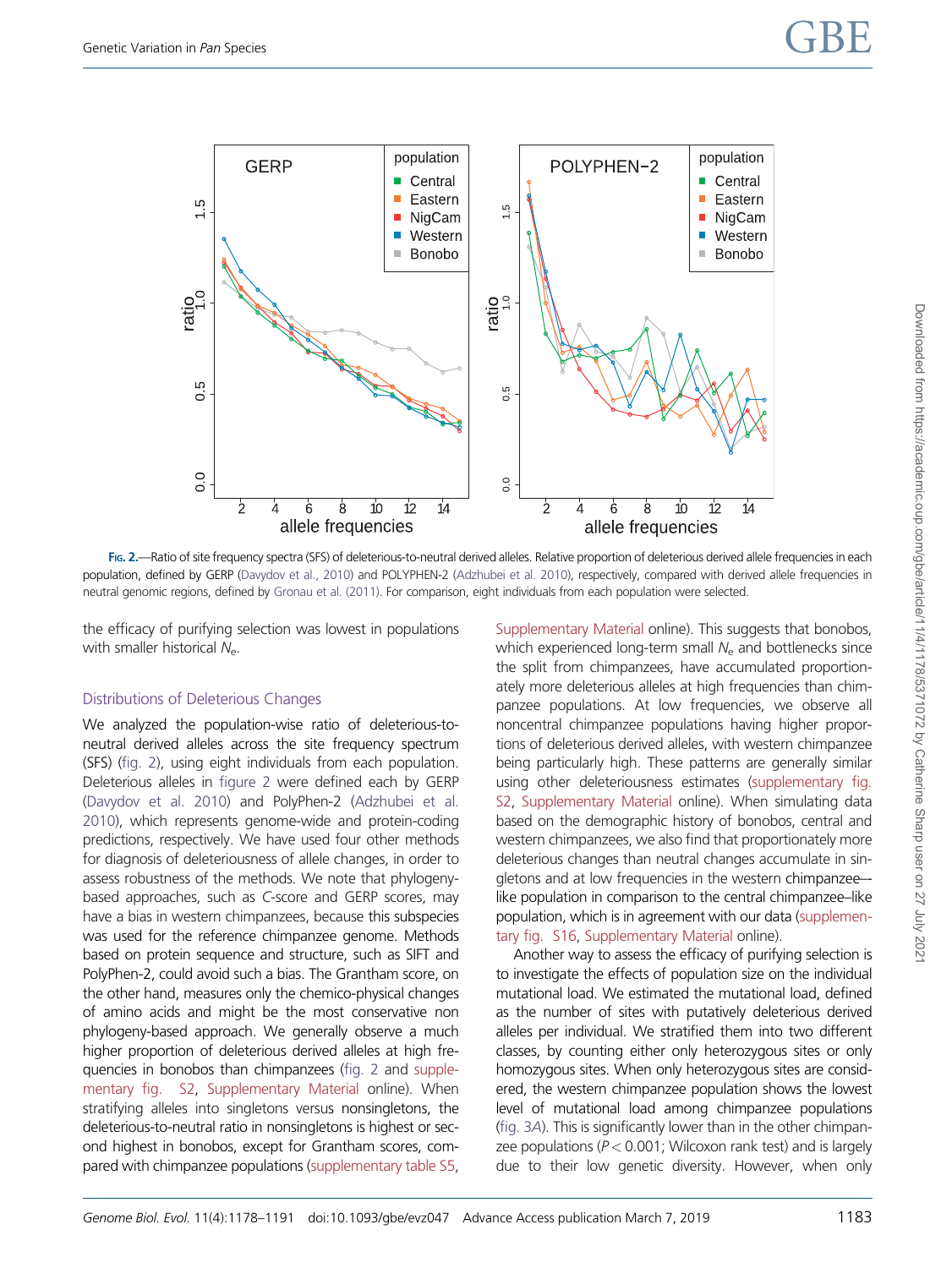<span id="page-6-0"></span>



FIG. 3.-Mutational load and LoF variants. (A) Individual mutational load in each population, considering only heterozygous sites (left) and only homozygous sites (right). These are the counts of deleterious derived alleles in each individual in each population, as defined by SIFT. Orange lines indicate the trend of  $N_{e}$ . Boxes and whisker diagrams represent lower quartile, median, and upper quartile. (B) Individual numbers of LoF variants, considering only heterozygous sites (left), and only homozygous sites (right). (C) Ratio of LoF variants to neutral variants in each population.

homozygous sites are considered, the mutational load of western chimpanzees increases drastically (fig. 3B) and becomes significantly higher than that of central chimpanzees  $(P< 0.001$ ; Wilcoxon rank test). This is probably because slightly deleterious alleles more often reach high frequencies, and are observed in homozygosity in populations with small  $N<sub>e</sub>$ , because purifying selection is less efficient. Regarding the other chimpanzee populations, the mutational load shows a gradient with a nonsignificant correlation trend with their long-term  $N_e$  [\(de Manuel et al. 2016](#page-11-0)) and heterozygosity [\(sup](https://academic.oup.com/gbe/article-lookup/doi/10.1093/gbe/evz047#supplementary-data)[plementary table S2,](https://academic.oup.com/gbe/article-lookup/doi/10.1093/gbe/evz047#supplementary-data) [Supplementary Material](https://academic.oup.com/gbe/article-lookup/doi/10.1093/gbe/evz047#supplementary-data) online), negative in homozygous sites ( $R = -0.87$ ,  $P = 0.05$ , Spearman correlation test) and positive in heterozygous sites  $(R = 0.97)$ ,  $P = 0.004$ ), using Grantham score. This pattern is broadly similar throughout other classes of sites, including synonymous changes, in agreement with previous observations [\(Lohmueller et al. 2008](#page-12-0)) (supplementary figs. S9–S14, [Supplementary Material](https://academic.oup.com/gbe/article-lookup/doi/10.1093/gbe/evz047#supplementary-data) online). This pattern appears less clear using C-score and GERP  $(R = 0.05, P = 0.93$  and  $R = 0.2$ .  $P = 0.74$ , respectively, for homozygous mutational load, Spearman correlation test). This might be due to the reference chimpanzee genome used in these methods being a western chimpanzee, as that could lower these scores for the derived changes in western chimpanzees. Still, the distributions of the heterozygous and homozygous mutational load of central chimpanzees are different from the other three chimpanzee populations in C-score and GERP ( $P < 0.0001$  and  $P = 0.009$ , respectively; Wilcoxon rank test). Simulated data also appear to show mutational load positively correlating with the  $N_e$  in heterozygous loci, and negatively in homozygous loci [\(supple](https://academic.oup.com/gbe/article-lookup/doi/10.1093/gbe/evz047#supplementary-data)[mentary fig. S18,](https://academic.oup.com/gbe/article-lookup/doi/10.1093/gbe/evz047#supplementary-data) [Supplementary Material](https://academic.oup.com/gbe/article-lookup/doi/10.1093/gbe/evz047#supplementary-data) online), even though the statistical significance is rather weak ( $R = 0.86$ )  $P = 0.33$  and  $R = -0.86$   $P = 0.33$ , respectively, both in deleterious and neutral changes, Spearman correlation test).

#### Protein-Truncating Variants

We also assessed the patterns in protein-truncating variants in each population by estimating the mutational load in LoF mutations, defined as the number of LoF derived alleles per individual. These SNCs may be considered as most likely disruptive for protein function and hence a straightforward measure for evaluating the efficacy of purifying selection. In our data, the patterns of mutational load in LoF mutations follow the patterns in other categories of deleterious mutations (fig. 3B). With higher  $N_e$ , the load tends to increase in heterozygous sites ( $r = 0.786$  with  $P = 0.115$ ). On average, chimpanzee populations carry between 61 and 118 heterozygous LoF alleles, and between 547 and 560 as homozygotes (fig. 3C). In comparison, the average mutational load of LoF mutations in modern human populations is 85 for heterozygous sites ([Lek](#page-12-0) [et al. 2016](#page-12-0)), which is in agreement with previous observations of a slightly higher number of heterozygous LoF mutations in chimpanzees than humans, but smaller than in gorillas ([Xue](#page-13-0) [et al. 2015;](#page-13-0) de Valles-Ibáñez et al. 2016). We do not directly compare the number of homozygous sites to those in modern humans, because in [Lek et al. \(2016\)](#page-12-0) only polymorphisms within the human lineage were used, whereas in our analysis, not only polymorphisms but also fixed differences between the two Pan species were measured ([de Manuel et al. 2016\)](#page-11-0).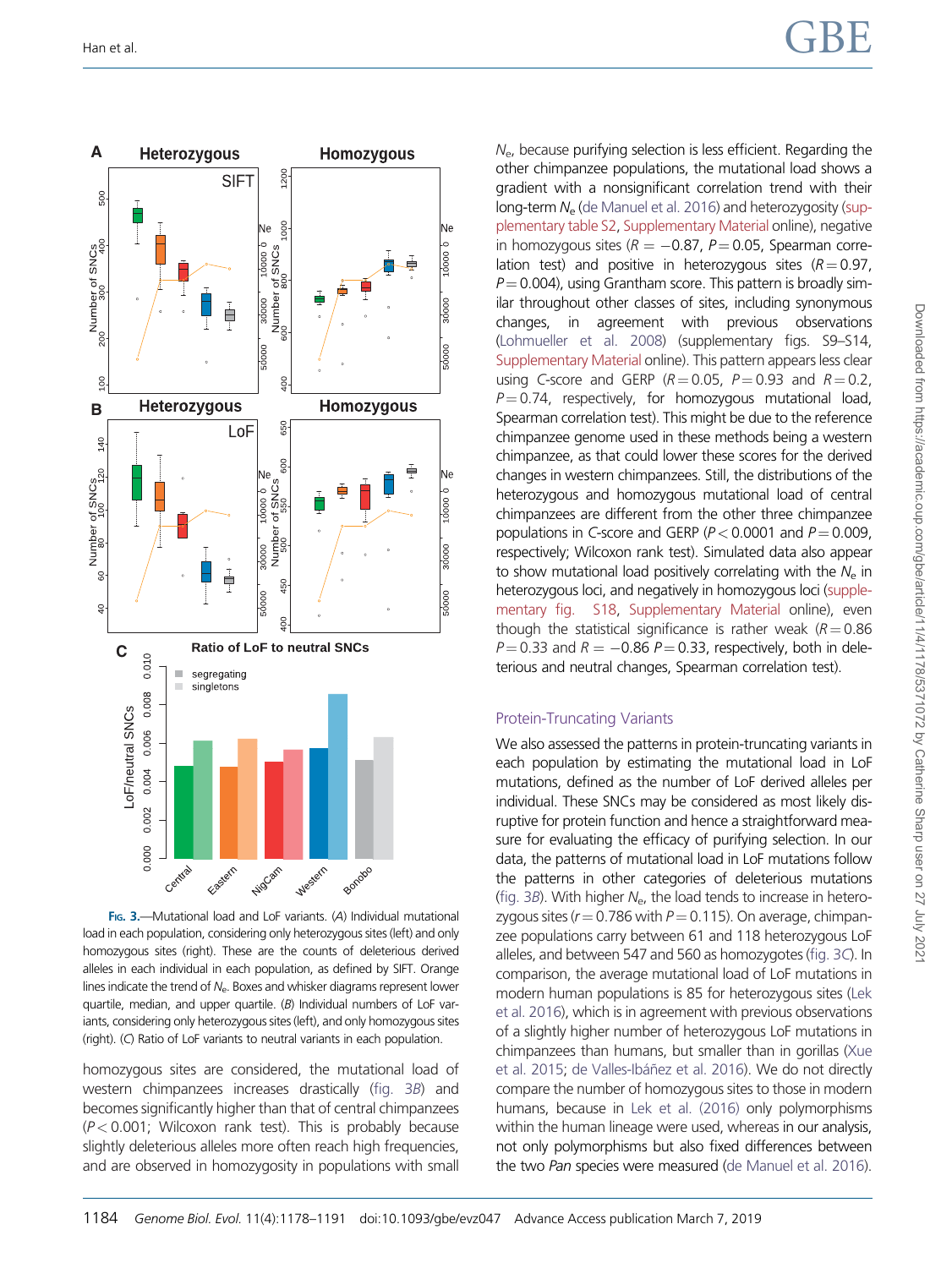#### Table 1

Summary Statistics of the Total Number of Lineage-Specific Changes in Each Species

| <b>Total Number of Derived Changes</b> | $>90\%$  |                |              | 100%           |                |             |
|----------------------------------------|----------|----------------|--------------|----------------|----------------|-------------|
|                                        |          | <b>Bonobos</b> | Chimpanzees  |                | <b>Bonobos</b> | Chimpanzees |
|                                        |          | 1,267,164      |              | 1,193,455      |                | 520,330     |
| Annotation category                    |          | <b>Bonobos</b> |              | <b>Bonobos</b> |                | Chimpanzees |
| 3' UTR variant                         |          | 11,983         |              | 11,352         |                | 5,012       |
| 5' UTR variant                         |          | 1,861          |              | 1,758          |                | 794         |
| Intergenic variant                     |          | 488,378        |              | 458,804        |                | 202,127     |
| Mature miRNA variant                   | 10       |                | 0            |                |                | 0           |
| Missense variant                       | 2,714    |                | 1,329        | 2,557          |                | 1,175       |
| Regulatory region variant              | 170,851  |                | 82,425       | 161,009        |                | 69,786      |
| Start lost                             | 9        |                | 7            | 9              |                | 5           |
| Stop gained                            | 30       |                | 10           | 27             |                | 10          |
| Stop lost                              | 14       |                | 5            | 14             |                | 4           |
| Synonymous variant                     | 3,420    |                | 1,719        | 3,239          |                | 1,450       |
| TF binding site variant                | 1,213    |                | 583          | 1,140          |                | 481         |
| Deleterious derived changes            | Grantham | C-score        | <b>GWAVA</b> | <b>SIFT</b>    | PolyPhen-2     | <b>GERP</b> |
| <b>Bonobos</b>                         | 162      | 107,064        | 2,316        | 214            | 70             | 15,486      |
| Chimpanzees                            | 74       | 21,517         | 1,056        | 102            | 49             | 2,365       |

NorE-Number of alleles derived in one species that are fixed ancestral in the other species.  $\geq$ 90% means higher than 90% allele frequency and 100% means fixed in the population. The first three rows summarize the total numbers of annotated derived alleles in each category in each population. The bottom three rows summarize the numbers of deleterious derived alleles annotated with each method, which are in high frequency in each population.

When considering the same numbers of individuals per population, we observe twice as many fixed LoF mutations in western chimpanzees, and a 2.7-fold increase of fixed LoF mutations in bonobos, compared with central chimpanzees (data not shown). Conversely, the number of LoF singletons is three times higher in central chimpanzees than western chimpanzees, whereas the other chimpanzee populations are similar to the western chimpanzees, as expected by their background levels of genetic diversity. However, in western chimpanzees, the proportion of LoF mutations to neutral mutations is higher in polymorphisms than in fixed variants  $(P< 0.01$ ; G-test). Also, the proportion of polymorphic LoF to neutral sites is higher in western chimpanzees than central chimpanzees ( $P = 0.012$ , G-test). This effect is particularly pronounced in singletons ([fig. 3](#page-6-0)C), suggesting that LoF mutations are more often tolerated in western chimpanzees compared with the other populations, which could be due to less efficient purifying selection.

## An Overview of Lineage-Specific Changes

We assessed lineage-specific SNCs for their predicted functional effect, because these are candidates for functional changes explaining lineage-specific traits. In table 1, we provide an overview of these SNCs, stratified by annotation category, when using ten individuals each from the bonobo and central chimpanzee population. This shows that bonobos have, on average, about 2-fold more lineage-specific changes than central chimpanzees. Not surprisingly, this ratio is even higher when using 10 bonobos and the 59 chimpanzees ([sup](https://academic.oup.com/gbe/article-lookup/doi/10.1093/gbe/evz047#supplementary-data)[plementary table S4,](https://academic.oup.com/gbe/article-lookup/doi/10.1093/gbe/evz047#supplementary-data) [Supplementary Material](https://academic.oup.com/gbe/article-lookup/doi/10.1093/gbe/evz047#supplementary-data) online).

We assessed the deleteriousness of the lineage-specific SNCs as a proxy for functional and phenotypic consequences, using the six deleteriousness measures described above (Materials and Methods). This produced a catalog of genes with lineage-specific deleterious SNCs among protein-coding changes, and of genes carrying the 50 most deleterious lineage-specific SNCs in genome-wide inferences across these measures [\(supplementary tables S5 and S6](https://academic.oup.com/gbe/article-lookup/doi/10.1093/gbe/evz047#supplementary-data), [Supplementary](https://academic.oup.com/gbe/article-lookup/doi/10.1093/gbe/evz047#supplementary-data) [Material](https://academic.oup.com/gbe/article-lookup/doi/10.1093/gbe/evz047#supplementary-data) online), in total affecting 78 genes in chimpanzees and 244 genes in bonobos. In bonobos, five of these genes are, according to the literature, involved in female repro-duction: ABCA13 ([Nymoen et al. 2015](#page-12-0)), ESPL1 ([Gurvits](#page-11-0) [et al. 2017\)](#page-11-0), KIF14 [\(Singel et al. 2014\)](#page-12-0), LVRN [\(Singel](#page-12-0) [et al. 2014\)](#page-12-0), and MAP4 ([Nystad et al. 2014\)](#page-12-0), whereas six are involved in male reproduction: ACSBG2 [\(Daisuke et al.](#page-11-0) [2009\)](#page-11-0), GALNTL5 [\(Fraisl et al. 2006](#page-11-0)), NME8 [\(Takasaki et al.](#page-12-0) [2014\)](#page-12-0), WBP2NL ([Sadek et al. 2001\)](#page-12-0), WDR63 ([Wu et al.](#page-13-0) [2007\)](#page-13-0), and ZFHX3 [\(Hozumi et al. 2008](#page-11-0)). In chimpanzees, we identified only one gene related to female reproduction (TOP2A, [Hering et al. 2014;](#page-11-0) [Konecny et al. 2010](#page-12-0); [Tubbs et al. 2009\)](#page-13-0) and one gene involved in male reproduction (FANCL, [Wong 2003\)](#page-13-0). These genes are expressed in both Pan lineage cell lines ([supplementary tables S9 and](https://academic.oup.com/gbe/article-lookup/doi/10.1093/gbe/evz047#supplementary-data) [S10,](https://academic.oup.com/gbe/article-lookup/doi/10.1093/gbe/evz047#supplementary-data) [Supplementary Material](https://academic.oup.com/gbe/article-lookup/doi/10.1093/gbe/evz047#supplementary-data) online), which implies that those changes might harbor functional differences. We also found that, in both species, multiple genes carry lineage-specific deleterious SNCs related to immunity, optic, heart and nervous system ([supplementary tables S6](https://academic.oup.com/gbe/article-lookup/doi/10.1093/gbe/evz047#supplementary-data) [and S7](https://academic.oup.com/gbe/article-lookup/doi/10.1093/gbe/evz047#supplementary-data), [Supplementary Material](https://academic.oup.com/gbe/article-lookup/doi/10.1093/gbe/evz047#supplementary-data) online). Furthermore,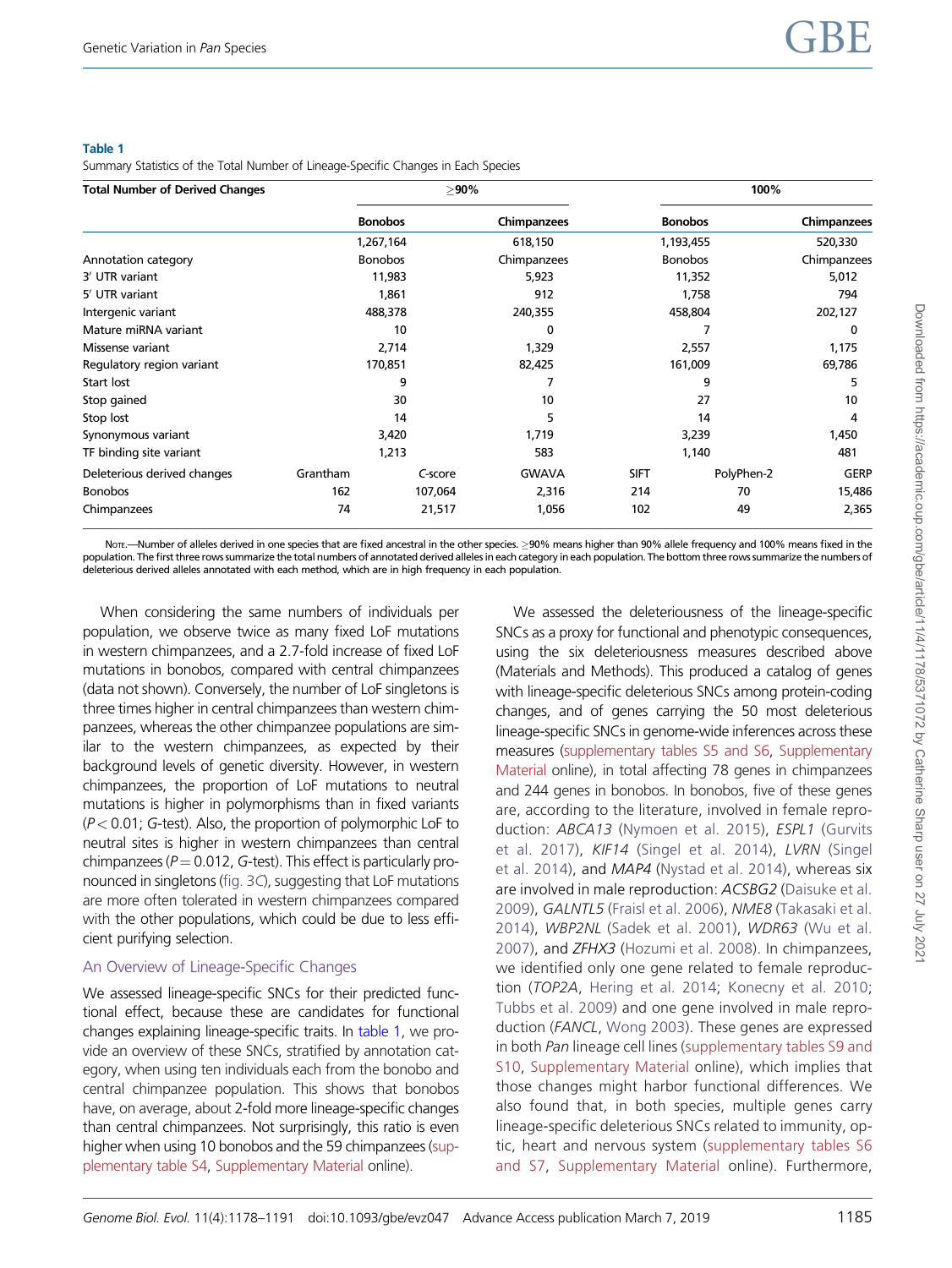<span id="page-8-0"></span>we find nine protein-truncating variants in bonobos, and only two in chimpanzees [\(supplementary table S8,](https://academic.oup.com/gbe/article-lookup/doi/10.1093/gbe/evz047#supplementary-data) [Supplementary Material](https://academic.oup.com/gbe/article-lookup/doi/10.1093/gbe/evz047#supplementary-data) online).

To explore the putative effect of lineage-specific SNCs on phenotypes, we explored the NHGRI-EBI GWAS Catalog [\(MacArthur et al. 2017](#page-12-0)). We find one lineage-specific derived SNC that is almost fixed in bonobos but absent in chimpanzees, which is polymorphic in humans and associated with the trait ''economic and social preference.'' Chimpanzees carry the ancestral ''risk allele'' rs12606301-G. On the other hand, alleles that are at high frequency in chimpanzees, but absent in bonobos, are the human protective alleles rs17356907-G for breast cancer and rs3757247-A for both Vitiligo and type I diabetes, and the risk alleles rs1872992-G for ''BMI-adjusted waist-hip ratio and physical activity measurement'' and rs60945108-A for ''physical activity.''

#### Enrichment of Deleterious and Nonsynonymous SNCs

To test if these lineage-specific deleterious SNCs are enriched in any particular gene family or pathway, we performed a formal Gene Ontology enrichment test. The results suggest that, on the bonobo lineage, among others, there is an enrichment in biological categories like ''homophilic cell adhesion via plasma membrane adhesion molecules,'' ''steroid hormone mediated signaling pathway," and "cell morphogenesis'' [\(supplementary table S12,](https://academic.oup.com/gbe/article-lookup/doi/10.1093/gbe/evz047#supplementary-data) [Supplementary Material](https://academic.oup.com/gbe/article-lookup/doi/10.1093/gbe/evz047#supplementary-data) online). On the other hand, in the chimpanzee lineage, we find an enrichment in categories such as "ionotropic glutamate receptor signaling pathway,'' ''positive regulation of GTPase activity,'' and neuron-related categories like ''positive regulation of axonogenesis'' [\(supplementary table S12,](https://academic.oup.com/gbe/article-lookup/doi/10.1093/gbe/evz047#supplementary-data) [Supplementary Material](https://academic.oup.com/gbe/article-lookup/doi/10.1093/gbe/evz047#supplementary-data) online).

In order to explore in further detail genes that are associated with polygenic traits, we performed a systematic enrichment screen for 2,385 traits from genome-wide association studies in humans ([MacArthur et al. 2017\)](#page-12-0), using a more permissive set of derived nonsynonymous SNCs at high frequency (Materials and Methods). This analysis is based on the nearest genes to the associated site in humans, because most associated human SNCs are not segregating in the Pan data set. We find 17 unique traits enriched for nonsynonymous SNCs on the chimpanzee lineage, and 5 unique traits on the bonobo lineage [\(supplementary table S13,](https://academic.oup.com/gbe/article-lookup/doi/10.1093/gbe/evz047#supplementary-data) [Supplementary Material](https://academic.oup.com/gbe/article-lookup/doi/10.1093/gbe/evz047#supplementary-data) online), among them ''Menarche (age at onset).'' This suggests that in bonobos there is an enrichment of nonsynonymous changes in genes affecting this female reproduction-related trait. Other categories for which we find an enrichment include ''Cognitive performance,'' ''Parkinson's disease,'' ''Urinary albumin-to-creatinine ratio,'' and ''Obesity-related traits,'' which might reflect changes in bonobos related to cognitive abilities and metabolism. Genes with nonsynonymous SNCs on the chimpanzee lineage are enriched, among others, for associations to traits involving body mass index and height, as well as ''Schizophrenia'' and ''Loneliness.''

The finding of an excess of lineage-specific nonsynonymous SNCs in genes associated with age at menarche suggests that we can identify genetic changes that may underlie the physiological differences between the two Pan species in terms of some female reproduction traits. We further investigated this trait using the 307 protein-coding genes associated with age at menarche in the most recent, most comprehensive metaanalysis of this trait to date ([MacArthur et al. 2017\)](#page-12-0), which was not included in the GWAS database. Here, we observe a significant proportion of menarche-associated genes with bonobo-specific nonsynonymous SNCs  $(P=0.0025,$  G-test, [supplementary table S14](https://academic.oup.com/gbe/article-lookup/doi/10.1093/gbe/evz047#supplementary-data), [Supplementary Material](https://academic.oup.com/gbe/article-lookup/doi/10.1093/gbe/evz047#supplementary-data) online). This observation is even more pronounced when considering that 73 SNCs ([supple](https://academic.oup.com/gbe/article-lookup/doi/10.1093/gbe/evz047#supplementary-data)[mentary table S15](https://academic.oup.com/gbe/article-lookup/doi/10.1093/gbe/evz047#supplementary-data), [Supplementary Material](https://academic.oup.com/gbe/article-lookup/doi/10.1093/gbe/evz047#supplementary-data) online) fall into these 55 candidate genes ( $P = 0.001$ , G-test). This number of nonsynonymous changes was not observed across 1,000 random sets of genes of similar length as the menarche-



FIG. 4.-Enrichment of nonsynonymous SNCs in genes associated with age at menarche in humans. The distributions of the overlap of genes with nonsynonymous SNCs with 1,000 random sets of 307 genes of similar coding length  $(\pm 10\%)$  as the menarche-associated genes are shown, with the observed values marked as red squares. From the left, the number of genes and SNCs with chimpanzee-specific changes, the number genes and SNCs with bonobo-specific changes. Lines represent median values, upper and lower deciles.

#### **Age at Menarche SNCs**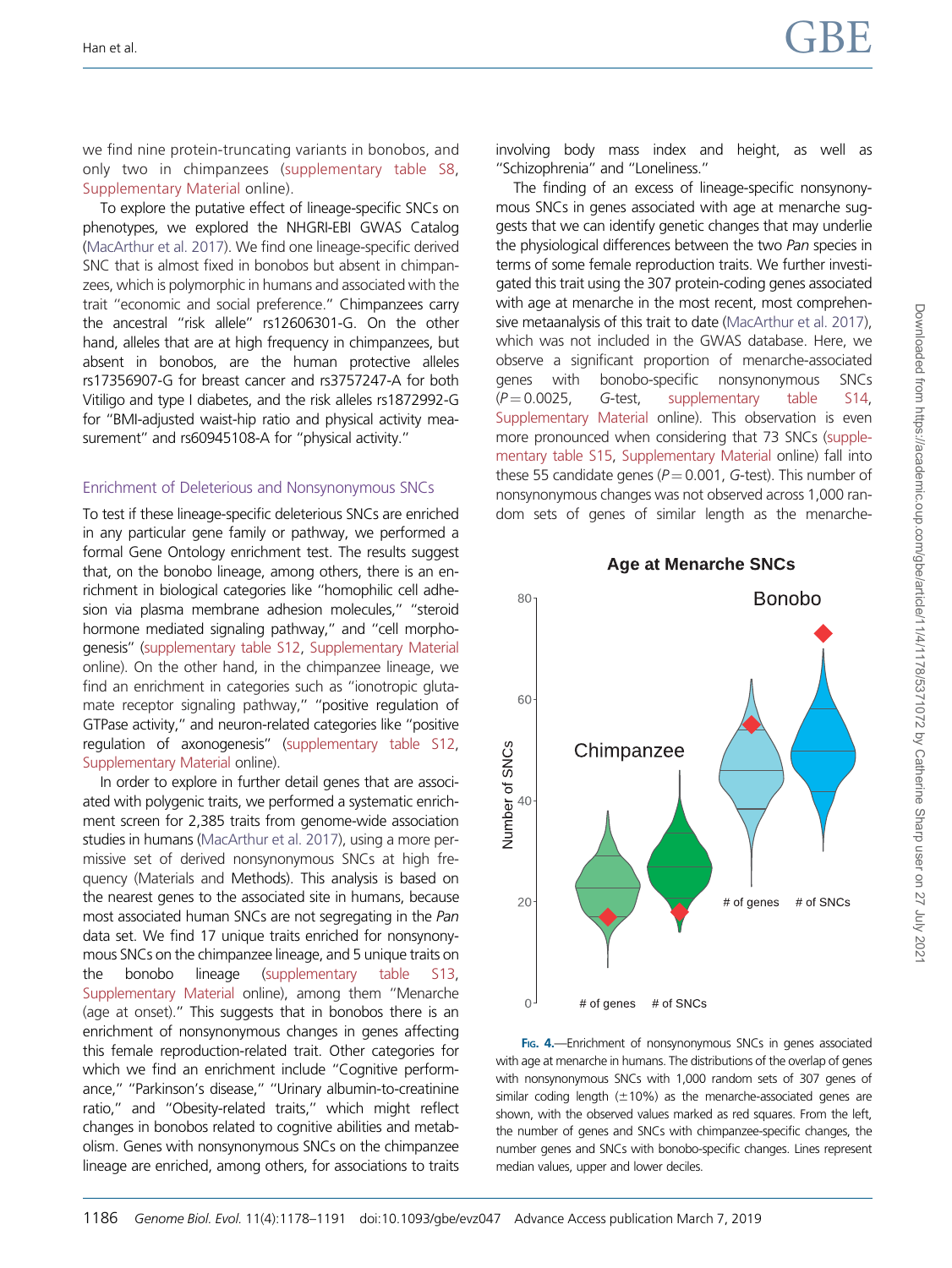associated genes [\(fig. 4](#page-8-0)). No enrichment of such changes is found on the chimpanzee lineage ( $P = 0.48$ , G-test). We conclude that menarche-related genes seem to have acquired more nonsynonymous SNCs than expected on the bonobo lineage.

# **Discussion**

We made use of the genetic variation across 10 bonobo and 59 chimpanzee high-coverage genomes [\(Day et al. 2017](#page-11-0)), which is the most comprehensive genomic data to date for the two Pan species, including all four known subspecies of chimpanzees. We use the predicted effects of singlenucleotide variants to analyze differences in the distribution of deleterious alleles between populations, stratified by protein-coding, noncoding functional and LoF SNCs. We present a catalog of SNCs that are lineage-specific and determine associations to known functions in either species especially for nonsynonymous variants, because these are likely to underlie phenotypic differences.

## Effective Population Size Influences the Distribution of Deleterious Alleles

We investigated the efficacy of purifying selection in relation to the demographic history of populations, by making use of deleterious derived alleles. Our results show that the population-wise NI is highest in the western chimpanzee population compared with the other chimpanzee populations and bonobos ([fig. 1](#page-4-0)A). We also observe that the proportions of deleterious derived alleles, in comparison to neutral derived alleles, are highest in the western chimpanzee population across different noncoding functional element categories [\(fig. 1](#page-4-0)C). The ratios of deleterious derived allele frequencies to neutral derived allele frequencies using six different deleteriousness prediction methods ([fig. 2](#page-5-0) and [supplementary fig.](https://academic.oup.com/gbe/article-lookup/doi/10.1093/gbe/evz047#supplementary-data) [S2](https://academic.oup.com/gbe/article-lookup/doi/10.1093/gbe/evz047#supplementary-data), [Supplementary Material](https://academic.oup.com/gbe/article-lookup/doi/10.1093/gbe/evz047#supplementary-data) online) show that in populations which experienced a long-term small  $N_e$  and population bottlenecks, proportionately more deleterious derived alleles segregate in the population. The proportion of deleterious derived allele frequencies in bonobos is higher at high frequencies compared with chimpanzees, which might be the consequence of a long-term small  $N_e$  and multiple population bottlenecks after the split from chimpanzees ([de Manuel et al.](#page-11-0) [2016](#page-11-0)). At low frequencies, the proportion of deleterious derived allele frequencies is much higher in noncentral chimpanzee populations compared with central chimpanzees, likely the consequence of a more recent small  $N_{e}$  and population bottlenecks in noncentral chimpanzee populations ([de](#page-11-0) [Manuel et al. 2016\)](#page-11-0). These observations are predicted by the nearly neutral theory [\(Won and Hey 2005](#page-13-0); [Prado-](#page-12-0)[Martinez et al. 2013\)](#page-12-0), that is, slightly deleterious mutations, which would rather be selected against than be selected for by natural selection ([Ohta 1972](#page-12-0)), but minor enough to be

compensated by other mechanisms, could behave like neutral mutations and more easily become fixed in populations with small  $N_e$ . These results are also similar to the report that proportionately more deleterious derived alleles are observed in Neandertal exomes compared with modern human exomes, which diverged from each other within a similar time range as chimpanzee subpopulations did, and between exomes from Eurasian and African modern humans ([Castellano et al. 2014](#page-11-0); Prüfer et al. 2014). Proportionately more deleterious derived alleles at low frequency in archaic humans and in Eurasians might be comparable to the patterns among chimpanzees, with a more recent experience of small  $N_e$  and population bottlenecks, allowing deleterious mutations to segregate. These results agree with a better efficacy to remove deleterious alleles in larger populations, as observed previously across great apes [\(Fu et al. 2012\)](#page-11-0), and with previous reports for modern humans, dogs, and rice [\(Cagan et al. 2016\)](#page-11-0).

On the other hand, we compare the number of homozygous to heterozygous deleterious derived alleles in each individual across populations. This clearly shows a populationwise separation in the distribution of individual deleterious load ([fig. 3](#page-6-0)A). Heterozygous sites are strongly influenced by rare variants, and a proxy for the population diversity. Homozygous derived sites, on the other hand, are likely influenced by long-term  $N_e$  and population bottlenecks and dominated by fixed or high frequency derived alleles. Although there is an ongoing discussion on this matter [\(Charlesworth](#page-11-0) [2013;](#page-11-0) [Lohmueller 2014](#page-12-0)a, [2014b](#page-12-0) ; [Simons et al. 2014](#page-12-0); [Kim](#page-12-0) [and Lohmueller 2015\)](#page-12-0), population size and genetic drift seem to influence the distribution of changes in homozygous positions. This is interpreted as the influence of small  $N_e$  and population bottlenecks, which causes disproportionate shifts of deleterious derived changes to high frequencies in a population [\(Lohmueller 2014a](#page-12-0), [2014b;](#page-12-0) [Simons et al. 2014\)](#page-12-0). Our results on heterozygous sites suggest that the central chimpanzee population carries the largest genetic diversity, and on the homozygous sites that western chimpanzees carry the highest level of homozygous mutational load, similar to bonobos. We conclude that the population history generally affects the way derived changes are distributed across homo- and hetero-zygous sites in the genome in our closest living relatives. Interestingly, among chimpanzees, which are generally understood as a species with a large genetic diversity [\(Prado-Martinez et al. 2013\)](#page-12-0), the western chimpanzee population appears to be rather similar to bonobos in their mutational load, which highlights its experience of small  $N_e$  and population drift similar to bonobos, after their split from the other chimpanzee lineages.

Previously, de Valles-Ibáñez et al. (2016) analyzed the effect of population size on the deleterious burden based on LoF mutations in the great apes, suggesting it to be very weak. Here, we improve the inferences with a fine-scale analysis of the Pan clade and by increasing the number of individuals, which is critical for using the same number of individuals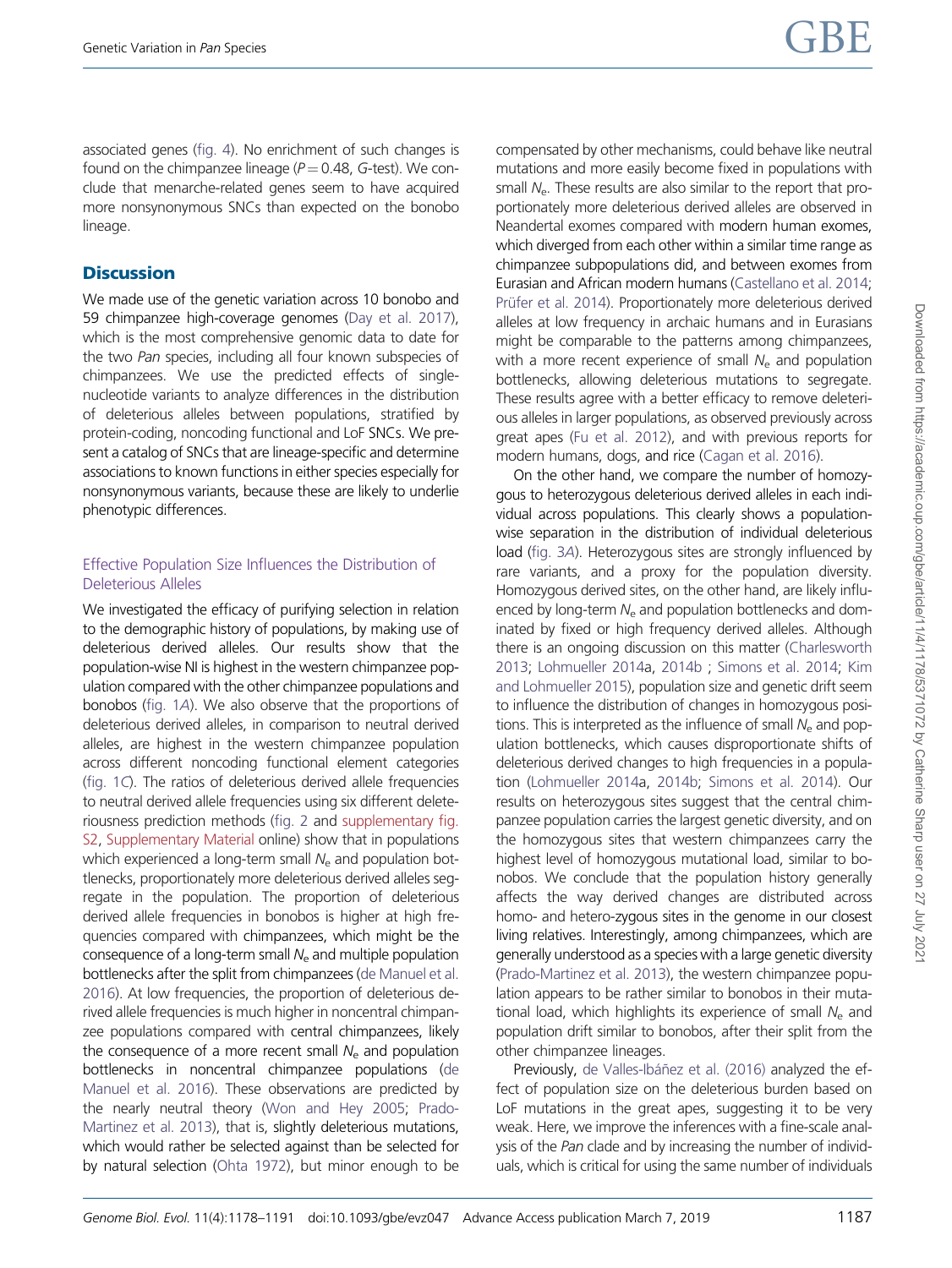in each population when we stratify by frequency. It is important that we could include the western and central chimpanzee populations, which had the smallest and largest historical population sizes among the chimpanzee populations, respectively ([Kuhlwilm et al. 2016](#page-12-0)). The deleterious load in LoF mutations in our data agrees well with the patterns in other categories of deleterious alleles: Western chimpanzees carry more fixed and homozygous LoF alleles and a relative excess of LoF over neutral singletons. These observations generally support the effect of a low  $N<sub>e</sub>$  in western chimpanzees and bonobos, whereas the higher  $N_e$  in central chimpanzees leads to a larger number of disruptive mutations in singletons, which are subsequently removed from the population by purifying selection. Based on these lines of evidence, from the genome-wide measures of neutrality to the proportions of deleterious changes across frequencies to mutational load and LoF mutations, and in agreement with the observations in [Cagan et al. \(2016\),](#page-11-0) we conclude that the small  $N_e$  in the past is a good proxy of a reduced efficacy of purifying selection in the Pan clade. We note that gene flow between chimpanzees and bonobos [\(de Manuel et al. 2016\)](#page-11-0) might have an influence on our analysis. However, given the small extent of introgressed material (<0.25% per individual), this seems unlikely [\(Nye et al. 2018](#page-12-0)). It will be necessary to study much larger cohorts of chimpanzees from the different subspecies to more directly compare our observations to humans, with sample sizes several orders of magnitude larger.

## The Genetic Basis of Lineage-Specific Phenotypes

Across all deleterious categories and all loci, bonobos carry a substantially larger number of lineage-specific SNCs. This reflects that in bonobos, which experienced a long-term small  $N_e$  in the past, due to genetic drift more alleles reached high frequencies or fixation. We assume that deleterious and protein-altering SNCs are likely to harbor functional consequences, possibly resulting in phenotypic changes. The concept of deleteriousness of an allele often represents conservation across species, because most new mutations are deleterious and thus removed from the population. Yet, novel functional changes would have arisen from such mutations. We present a catalog of genes with such changes, and suggest from literature that several of these in bonobos have functions in male and female reproduction, immunity or the nervous system [\(supplementary table S6,](https://academic.oup.com/gbe/article-lookup/doi/10.1093/gbe/evz047#supplementary-data) [Supplementary](https://academic.oup.com/gbe/article-lookup/doi/10.1093/gbe/evz047#supplementary-data) [Material](https://academic.oup.com/gbe/article-lookup/doi/10.1093/gbe/evz047#supplementary-data) online).

The presence of putatively functional lineage-specific SNCs is not an immediate evidence for adaptive evolution. However, we note that several genes with nonsynonymous lineage-specific SNCs [\(supplementary tables S9 and S10,](https://academic.oup.com/gbe/article-lookup/doi/10.1093/gbe/evz047#supplementary-data) [Supplementary Material](https://academic.oup.com/gbe/article-lookup/doi/10.1093/gbe/evz047#supplementary-data) online) have been reported to show signatures of positive selection in bonobos [\(Cagan et al.](#page-11-0) [2016\)](#page-11-0): PCDH15, IQCA1, CCDC149, and SLC36A1 in the Fay and Wu's H test, and CFH and ULK4 in the HKA-based test [\(supplementary table S11](https://academic.oup.com/gbe/article-lookup/doi/10.1093/gbe/evz047#supplementary-data), [Supplementary Material](https://academic.oup.com/gbe/article-lookup/doi/10.1093/gbe/evz047#supplementary-data) online). PCDH15 (with two nonsynonymous changes in bonobos, one of them predicted to be deleterious by SIFT and PolyPhen-2) is involved in retinal and cochlear function [\(Jacobson et al. 2008](#page-12-0)), and ULK4 has been associated with schizophrenia and neuronal function ([Lang et al. 2014\)](#page-12-0). Among the genes with nonsynonymous lineage-specific SNCs in chimpanzees, MUC13 and ADGB were described to show signatures of positive selection (ELS test; [Cagan et al.](#page-11-0) [2016\)](#page-11-0).

One of the most prominent differences between chimpanzees and bonobos is found in female reproduction, with female bonobos having prolonged maximal sexual swellings, which female chimpanzees do not have, and female bonobos experiencing an earlier onset of their reproductive age. We hypothesized that SNCs on the bonobo lineage influencing the female reproductive system might underlie the phenotypic differences of the two species. Genome-wide signatures of strong positive selection [\(Cagan et al. 2016](#page-11-0)) found no enrichment in female reproduction-related genes, which could be due to the limited power of these methods to detect selection early after the divergence of the two species. However, we demonstrate that the trait ''age at menarche'' is among only five traits significantly enriched for bonobospecific nonsynonymous changes. Furthermore, the most complete data set of genes associated with this trait shows an even stronger enrichment in bonobos, with 73 proteincoding SNCs in 55 genes [\(supplementary table S15](https://academic.oup.com/gbe/article-lookup/doi/10.1093/gbe/evz047#supplementary-data), [Supplementary Material](https://academic.oup.com/gbe/article-lookup/doi/10.1093/gbe/evz047#supplementary-data) online). Most of these genes (98%) are expressed in primary tissues of chimpanzees and bonobos [\(supplementary table S15](https://academic.oup.com/gbe/article-lookup/doi/10.1093/gbe/evz047#supplementary-data), [Supplementary Material](https://academic.oup.com/gbe/article-lookup/doi/10.1093/gbe/evz047#supplementary-data) online), suggesting that they are functional in the Pan clade. Among the 307 menarche-related genes, five (ATE1, DLGAP1, CSMD1, LRP1B, and TRPC6) have been reported to show signatures of positive selection [\(Cagan et al. 2016](#page-11-0)), and one (HLA-DQB1) of balancing selection in bonobos. Among these, the Low Density Lipoprotein Receptor LRP1B carries three protein-coding changes, and CSMD1 carries one [\(supplemen](https://academic.oup.com/gbe/article-lookup/doi/10.1093/gbe/evz047#supplementary-data)[tary table S15](https://academic.oup.com/gbe/article-lookup/doi/10.1093/gbe/evz047#supplementary-data), [Supplementary Material](https://academic.oup.com/gbe/article-lookup/doi/10.1093/gbe/evz047#supplementary-data) online).

To our knowledge, this is the first time that this complex trait in female bonobos has been investigated using genetic data, with the limitation that only ten bonobo genomes are available. Bonobos are an understudied species in population genetics, hence fine-scaled studies of their population structure and sequencing of more individuals would improve power in future studies. Despite age at menarche being the associated trait in humans, these genes encompass broader functions in the female reproductive system, rather than controlling only age at menarche. Hence, we interpret this as an enrichment of functional changes in female reproductionrelated genes during the evolutionary history of bonobos on a polygenic scale, with LRP1B and CSMD1 being good candidates to have the strongest influence. Our results are in agreement with suggestions that the prominent physiological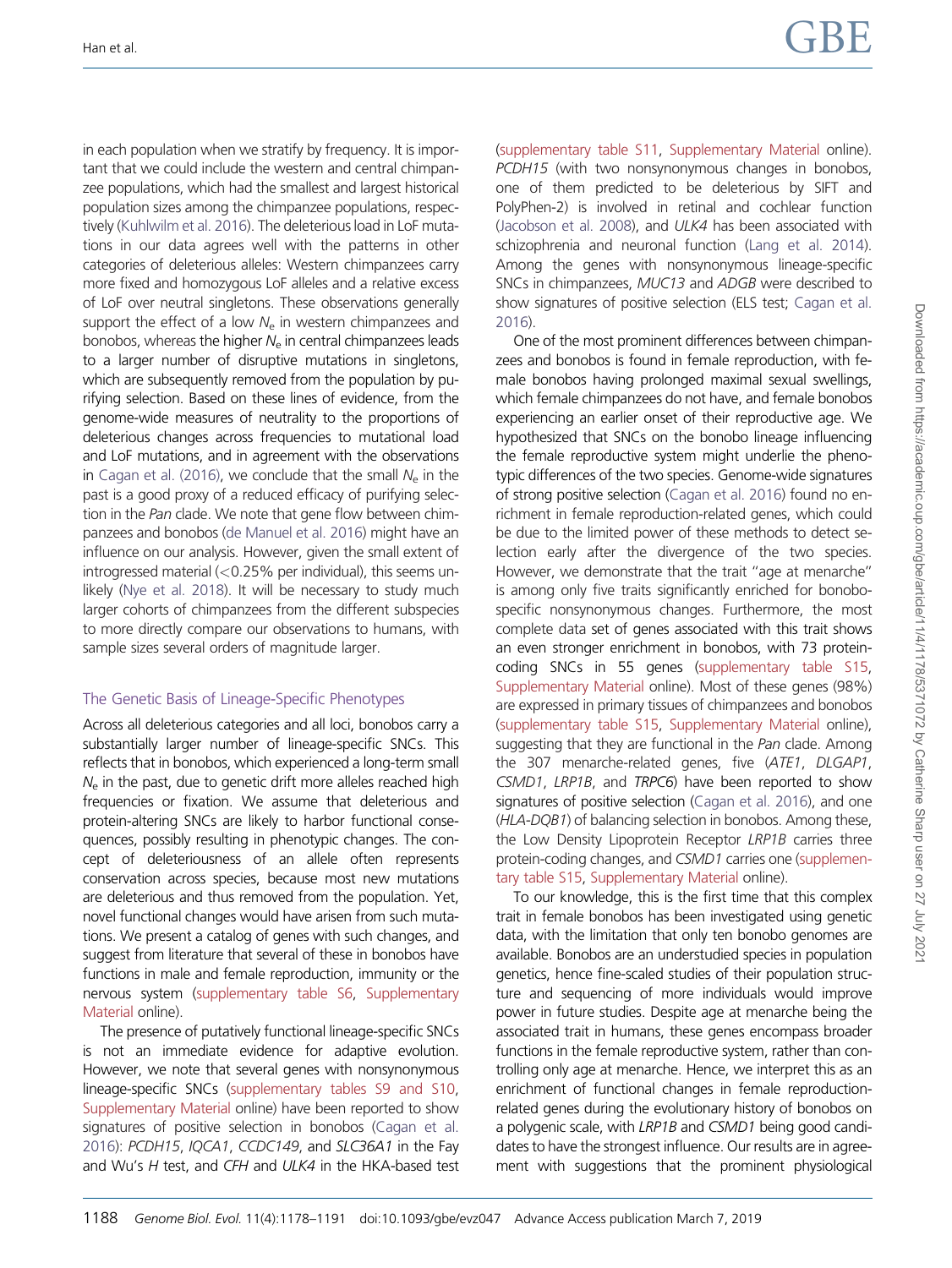<span id="page-11-0"></span>differences between chimpanzee and bonobo female sexual swellings could be due to derived features in bonobos [\(Wrangham 1993](#page-13-0)), and suggest that it might have been adaptive on the bonobo lineage. These bonobo-specific nonsynonymous changes in menarche-related genes deserve further investigation on the functional level, which would serve as the foundation for a better understanding of the female reproductive system. The sexual swelling in female bonobos has a profound influence on their biology and group dynamics (Hohmann and Fruth 2000; Furuichi 2011), which can be considered typical for bonobo-specific behavior and sociality. Because other relevant traits show an enrichment of changes on the bonobo lineage as well (e.g., in behavior- and cognition-related genes), these deserve further investigation in future studies.

# Supplementary Material

[Supplementary data](https://academic.oup.com/gbe/article-lookup/doi/10.1093/gbe/evz047#supplementary-data) are available at Genome Biology and Evolution online.

# Acknowledgments

We thank Marc de Manuel for help with data preparation and technical advice. This work was supported by the Max Planck Society (to A.M.A.), BFU2017-86471-P (MINECO/FEDER, UE) (to T.M.-B.), U01 (MH106874 to T.M.-B.), Howard Hughes International Early Career (to T.M.-B.), Obra Social ''La Caixa'' (to T.M.-B.), Secretaria d'Universitats i Recerca del Departament d'Economia i Coneixement de la Generalitat de Catalunya (to T.M.-B.), and a Deutsche Forschungsgemeinschaft (DFG) fellowship (KU 3467/1-1 to M.K.).

# Author Contributions

T.M.-B., A.M.A., and M.K. conceived the project and wrote the article. S.H. and M.K. analyzed data and wrote the article.

# Literature Cited

- Adzhubei IA, et al. 2010. A method and server for predicting damaging missense mutations. Nat Methods. 7(4):248–249.
- Anders S, Pyl PT, Huber W. 2015. HTSeq—a Python framework to work with high-throughput sequencing data. Bioinformatics 31(2):166.
- Bataillon T, et al. 2015. Inference of purifying and positive selection in three subspecies of chimpanzees (Pan troglodytes) from exome sequencing. Genome Biol Evol. 7(4):1122–1132.
- Behringer V, Deschner T, Deimel C, Stevens JMG, Hohmann G. 2014. Age-related changes in urinary testosterone levels suggest differences in puberty onset and divergent life history strategies in bonobos and chimpanzees. Horm Behav. 66(3):525–533.
- Brawand D, et al. 2011. The evolution of gene expression levels in mammalian organs [SupMat]. Nature 478(7369):343–348.
- Cagan A, et al. 2016. Natural selection in the great apes. Mol Biol Evol. 33 (12):3268–3283.
- Castellano S, et al. 2014. Patterns of coding variation in the complete exomes of three Neandertals. Proc Natl Acad Sci U S A. 111 (18):6666–6671.
- Charlesworth B. 2013. Why we are not dead one hundred times over. Evolution (N Y). 67:3354–3361.
- Daisuke A, et al. 2009. Overexpression of class III beta-tubulin predicts good response to taxane-based chemotherapy in ovarian clear cell adenocarcinoma. Clin Cancer Res. 15:1473–1480.
- Davydov EV, et al. 2010. Identifying a high fraction of the human genome to be under selective constraint using  $GERP++$ . PLoS Comput Biol. 6 (12):e1001025.
- Day FR, et al. 2017. Genomic analyses identify hundreds of variants associated with age at menarche and support a role for puberty timing in cancer risk. Nat Genet. 49(6):834–841.
- de Manuel M, et al. 2016. Chimpanzee genomic diversity reveals ancient admixture with bonobos. Science 354(6311):477–481.
- de Valles-Ibáñez G, et al. 2016. Genetic load of loss-of-function polymorphic variants in great apes. Genome Biol Evol. 8(3):871–877.
- Durinck S, et al. 2005. BioMart and bioconductor: a powerful link between biological databases and microarray data analysis. Bioinformatics 21 (16):3439–3440.
- Eyre-Walker A. 2006. The genomic rate of adaptive evolution. Trends Ecol Evol. 21(10):569–575.
- Fischer A, et al. 2011. Bonobos fall within the genomic variation of chimpanzees. PLoS One 6(6):e21605.
- Fraisl P, et al. 2006. A novel mammalian bubblegum-related acyl-CoA synthetase restricted to testes and possibly involved in spermatogenesis. Arch Biochem Biophys. 451(1):23–33.
- Fu W, et al. 2012. Analysis of 6,515 exomes reveals the recent origin of most human protein-coding variants. Nature 493:216–220.
- Furuichi T. 1987. Sexual swelling, receptivity, and grouping of wild pygmy chimpanzee females at Wamba, Zaïre. Primates 28 (3):309–318.
- Furuichi T. 2011. Female contributions to the peaceful nature of bonobo society. Evol Anthropol. 20(4):131–142.
- Goodall J. 1986. The chimpanzees of gombe: patterns of behavior. Cambridge: Harvard University Press.
- Grantham R. 1974. Amino acid difference formula to help explain protein evolution. Science 185(4154):862–864.
- Gronau I, Hubisz MJ, Gulko B, Danko CG, Siepel A. 2011. Bayesian inference of ancient human demography from individual genome sequences. Nat Genet. 43(10):1031–1034.
- Gurvits N, et al. 2017. Separase is a marker for prognosis and mitotic activity in breast cancer. Br J Cancer 117(9):1383–1391.
- Hare B, Wobber V, Wrangham R. 2012. The self-domestication hypothesis: evolution of bonobo psychology is due to selection against aggression. Anim Behav. 83(3):573–585.
- Henn BM, et al. 2016. Distance from sub-Saharan Africa predicts mutational load in diverse human genomes. Proc Natl Acad Sci U S A. 113 (4):E440–E449.
- Hering D, Olenski K, Kaminski S. 2014. Genome-wide association study for sperm concentration in Holstein-Friesian bulls. Reprod Domest Anim. 49(6):1008–1014.
- Hernandez RD. 2008. A flexible forward simulator for populations subject to selection and demography. Bioinformatics 24 (23):2786–2787.
- Hodgkinson A, et al. 2013. Selective constraint, background selection, and mutation accumulation variability within and between human populations. BMC Genomics. 14(1):495.
- Hohmann G, Fruth B. 2000. Use and function of genital contacts among female bonobos. Anim Behav. 60(1):107–120.
- Hozumi A, Padma P, Toda T, Ide H, Inaba K. 2008. Molecular characterization of axonemal proteins and signaling molecules responsible for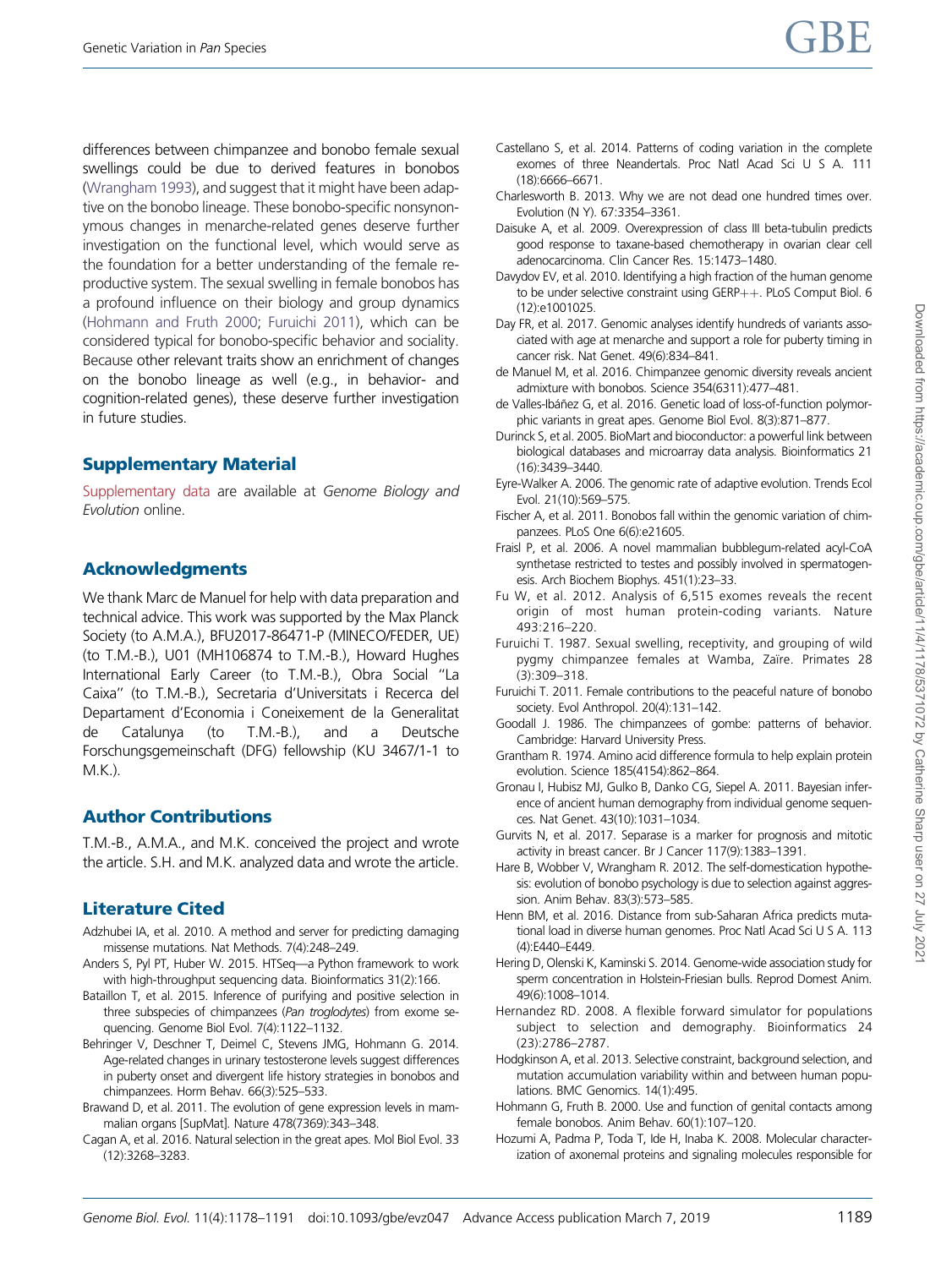<span id="page-12-0"></span>chemoattractant-induced sperm activation in Ciona intestinalis. Cell Motil Cytoskeleton 65(3):249–267.

- Huber W, et al. 2015. Orchestrating high-throughput genomic analysis with bioconductor. Nat Methods. 12(2):115–121.
- Idani G. 1990. Relations between unit-groups of bonobos at Wamba Zaire: encounters and temporary fusions. Afr Study Monogr. 11(3): 153–186.
- Jacobson SG, et al. 2008. Usher syndromes due to MYO7A, PCDH15, USH2A or GPR98 mutations share retinal disease mechanism. Hum Mol Genet. 17(15):2405–2415.
- Jukes TH, Kimura M. 1984. Evolutionary constraints and the neutral theory. J Mol Evol. 21(1):90–92.
- Kidd JM, et al. 2012. Population genetic inference from personal genome data: impact of ancestry and admixture on human genomic variation. Am J Hum Genet. 91(4):660–671.
- Kim BY, Lohmueller KE. 2015. Selection and reduced population size cannot explain higher amounts of Neandertal ancestry in East Asian than in European human populations. Am J Hum Genet. 96(3):454–461.
- Kim D, et al. 2013. TopHat2: accurate alignment of transcriptomes in the presence of insertions, deletions and gene fusions. Genome Biol. 14  $(4)$  $R36$
- Kimura M. 1968. Evolutionary rate at the molecular level. Nature 217 (5129):624–626.
- Kircher M, et al. 2014. A general framework for estimating the relative pathogenicity of human genetic variants. Nat Genet. 46(3):310–315.
- Konecny GE, et al. 2010. Association between HER2, TOP2A, and response to anthracycline-based preoperative chemotherapy in highrisk primary breast cancer. Breast Cancer Res Treat. 120(2):481–489.
- Kuhlwilm M, et al. 2016. Evolution and demography of the great apes. Curr Opin Genet Dev. 41:124–129.
- Kumar P, Henikoff S, Ng PC. 2009. Predicting the effects of coding nonsynonymous variants on protein function using the SIFT algorithm. Nat Protoc. 4(7):1073–1081.
- Kuroda S. 1980. Social behavior of the pygmy chimpanzees. Primates 21 (2):181–197.
- Lang B, et al. 2014. Recurrent deletions of ULK4 in schizophrenia: a gene crucial for neuritogenesis and neuronal motility. J Cell Sci. 127 (3):630–640.
- Langergraber K, Prüfer K. 2012. Generation times in wild chimpanzees and gorillas suggest earlier divergence times in great ape and human evolution. Proc Natl Acad Sci U S A. 109:15716–15721.
- Lawrence M, et al. 2013. Software for computing and annotating genomic ranges. PLoS Comput Biol. 9(8):e1003118.
- Lek M, et al. 2016. Analysis of protein-coding genetic variation in 60,706 humans. Nature 536(7616):285–291.
- Li H, et al. 2009. The sequence alignment/map format and SAMtools. Bioinformatics 25(16):2078–2079.
- Li W-H, Wu C-I, Luo C-C. 1984. Nonrandomness of point mutation as reflected in nucleotide substitutions in pseudogenes and its evolutionary implications. J Mol Evol. 21(1):58–71.
- Liu Q, Zhou Y, Morrell PL, Gaut BS. 2017. Deleterious variants in Asian rice and the potential cost of domestication. Mol Biol Evol. 34(4):908–924.
- Lohmueller KE. 2014a. The distribution of deleterious genetic variation in human populations. Curr Opin Genet Dev. 29:139-146.
- Lohmueller KE. 2014b. The impact of population demography and selection on the genetic architecture of complex traits. PLoS Genet. 10(5): e1004379.
- Lohmueller KE, et al. 2008. Proportionally more deleterious genetic variation in European than in African populations. Nature 451 (7181):994–997.
- MacArthur J, et al. 2017. The new NHGRI-EBI Catalog of published genome-wide association studies (GWAS Catalog). Nucleic Acids Res. 45(D1):D896–D901.
- Marsden CD, et al. 2016. Bottlenecks and selective sweeps during domestication have increased deleterious genetic variation in dogs. Proc Natl Acad Sci U S A. 113(1):152–157.
- McLaren W, et al. 2016. The Ensembl Variant Effect Predictor. Genome Biol. 17(1):122.
- Nishida T. 1983. Alpha status and agonistic alliance in wild chimpanzees (Pan troglodytes schweinfurthii). Primates 24(3):318–336.
- Nunn CL. 1999. The evolution of exaggerated sexual swellings in primates and the graded-signal hypothesis. Anim Behav. 58(2):229–246.
- Nye J, et al. 2018. Selection in the introgressed regions of the chimpanzee genome. Genome Biol Evol. 10(4):1132–1138.
- Nymoen DA, Holth A, Hetland Falkenthal TE, Tropé CG, Davidson B. 2015. CIAPIN1 and ABCA13 are markers of poor survival in metastatic ovarian serous carcinoma. Mol Cancer 14(1):44.
- Nystad M, Sitras V, Larsen M, Acharya G. 2014. Placental expression of aminopeptidase-Q (laeverin) and its role in the pathophysiology of preeclampsia. Am J Obstet Gynecol. 211(6):686.e1–686.e31.
- Ohta T. 1972. Population size and rate of evolution. J Mol Evol. 1 (4):305–314.
- Ohta T. 1973. Slightly deleterious mutant substitutions in evolution. Nature 246(5428):96–98.
- Prado-Martinez J, et al. 2013. Great ape genetic diversity and population history. Nature 499(7459):471–475.
- Prüfer K, et al. 2007. FUNC: a package for detecting significant associations between gene sets and ontological annotations. BMC Bioinformatics 8:41.
- Prüfer K, et al. 2014. The complete genome sequence of a Neanderthal from the Altai Mountains. Nature 505(7481):43–49.
- Rand DM, Kann LM. 1996. Excess amino acid polymorphism in mitochondrial DNA: contrasts among genes from Drosophila, mice, and humans. Mol Biol Evol. 13(6):735–748.
- Randall Parish A. 1994. Sex and food control in the 'uncommon chimpanzee': How bonobo females overcome a phylogenetic legacy of male dominance. Ethol Sociobiol. 15(3):157–179.
- Ritchie GRS, Dunham I, Zeggini E, Flicek P. 2014. Functional annotation of noncoding sequence variants. Nat Methods. 11(3):294–296.
- Ryu H, Hill DA, Furuichi T. 2015. Prolonged maximal sexual swelling in wild bonobos facilitates affiliative interactions between females. Behaviour 152(3–4):285–311.
- Sá RM, et al. 2013. Gastrointestinal symbionts of chimpanzees in Cantanhez National Park, Guinea-Bissau with respect to habitat fragmentation. Am J Primatol. 75(10):1032–1041.
- Sadek CM, et al. 2001. Sptrx-2, a fusion protein composed of one thioredoxin and three tandemly repeated NDP-kinase domains is expressed in human testis germ cells. Genes Cells 6(12):1077–1090.
- Shimada MK, et al. 2004. Mitochondrial DNA genealogy of chimpanzees in the Nimba mountains and Bossou, West Africa. Am J Primatol. 64 (3):261–275.
- Simons YB, Turchin MC, Pritchard JK, Sella G. 2014. The deleterious mutation load is insensitive to recent population history. Nat Genet. 46 (3):220–224.
- Singel SM, et al. 2014. KIF14 promotes AKT phosphorylation and contributes to chemoresistance in triple-negative breast cancer. Neoplasia 16 (3):247–256.e2.
- Stoletzki N, Eyre-Walker A. 2011. Estimation of the neutrality index. Mol Biol Evol. 28(1):63–70.
- Subramanian S, Lambert DM. 2012. Selective constraints determine the time dependency of molecular rates for human nuclear genomes. Genome Biol Evol. 4(11):1127–1132.
- Takasaki N, et al. 2014. A heterozygous mutation of GALNTL5 affects male infertility with impairment of sperm motility. Proc Natl Acad Sci U S A. 111(3):1120–1125.
- Takemoto H, et al. 2017. The mitochondrial ancestor of bonobos and the origin of their major haplogroups. PLoS One 12(5):e0174851.